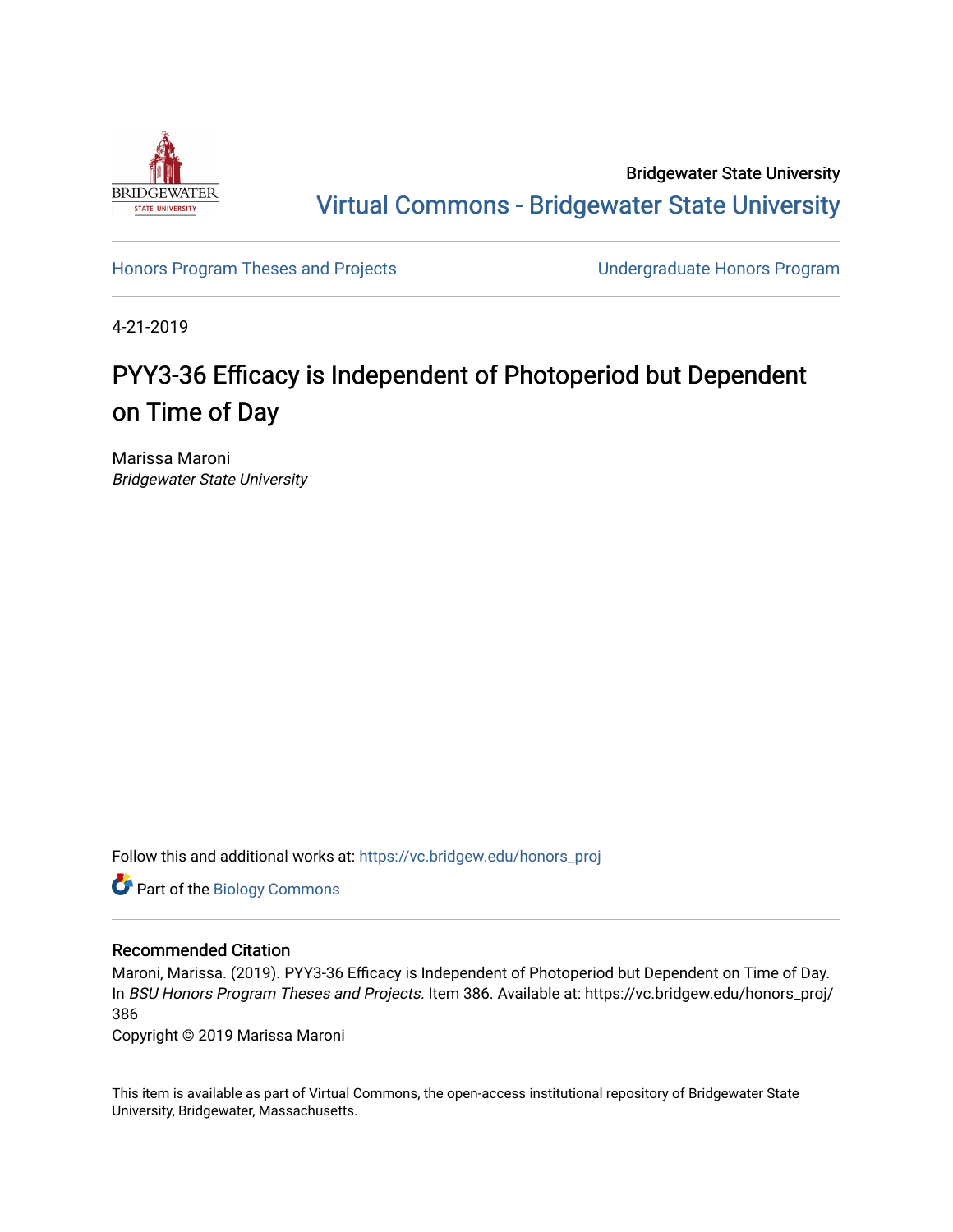

# **PYY3-36 Efficacy is Independent of Photoperiod but Dependent on Time**

**of Day**

Marissa Maroni

Submitted in Partial Completion of the Requirements for Departmental Honors in Biology Bridgewater State University April 21, 2019

Dr. Joseph Seggio, Thesis Advisor

Dr. Kenneth Adams, Committee Member

Dr. Heather Marella, Committee Member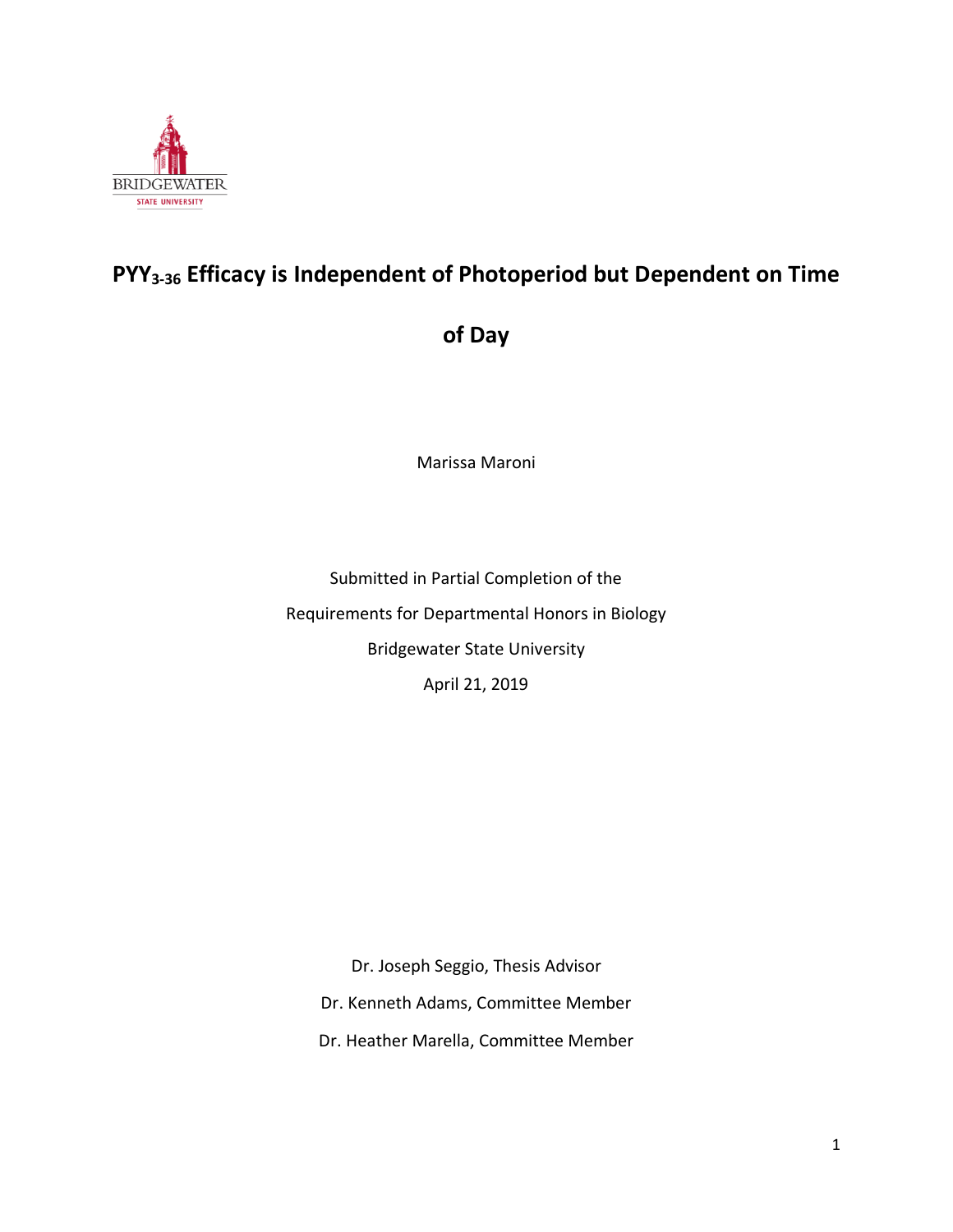# **Abstract:**

Approximately 70% of Americans are overweight or obese and studies have shown that poverty-dense American counties are the most prone to obesity (Levine, 2011). Along with diet, the endogenous circadian rhythms have been found to be an important piece of human metabolic health. Circadian disruption in humans, such as jet-lag and shift work, have been linked to metabolic problems such as Type 2 Diabetes Mellitus and Metabolic Syndrome. Since circadian disruption affects many demographics including shift workers and routine business travelers it is imperative to understand the biological mechanism behind the relationship between circadian disruption and weight gain. One potential connection between circadian function and eating behaviors is the Neuropeptide Y (NPY)/Peptide YY (PYY) system which causes satiety after food intake. This study conducted three experiments (i) in a 12:12 light dark cycle (LD) were assigned to four temporal sac groups (ZT 0, ZT 6, ZT 12, or ZT 18) (ii) in a LD mice were assigned to four temporal injection groups (ZT 0, ZT 6, ZT 12, or ZT 18) and paired with either a PYY<sub>3-36</sub> or vehicle (control) (iii) mice were exposed to LD or constant light (LL) paired with either a PYY<sub>3-36</sub> or vehicle (control) injection during the onset of their active period, ZT 12. In the first experiment, it was found that PYY<sub>3-36</sub> is regulated cyclically. In the second experiment, PYY<sub>3-36</sub> reduced food intake, being most effective during the beginning of the night. PYY<sub>3-36</sub> injections were also found to be effective in inhibiting food intake regardless of the light cycle. This suggests that photic cues are not essential for PYY<sub>3-36</sub> active period efficacy.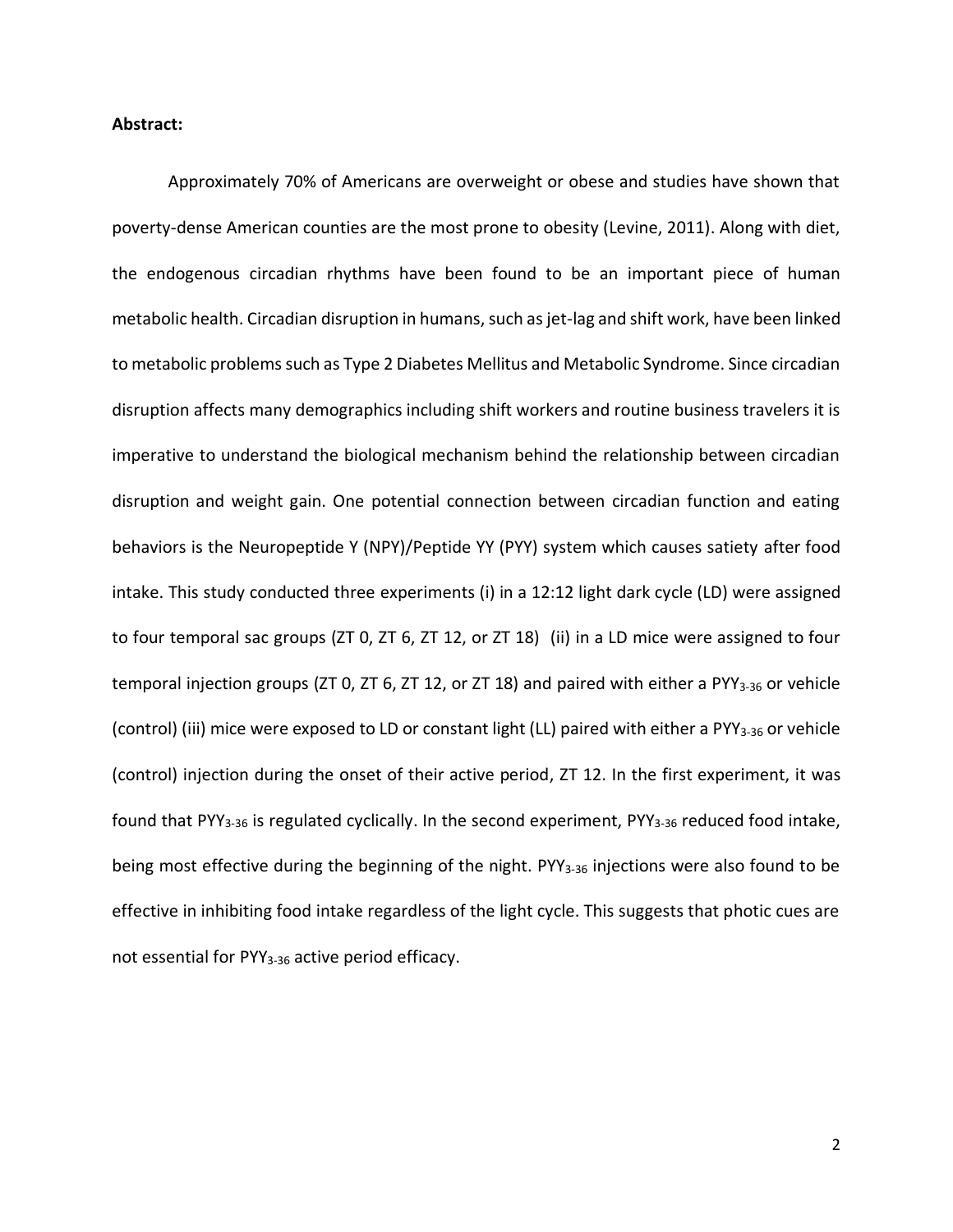# **Introduction:**

#### *Circadian Rhythms*

Circadian rhythms are endogenous cycles within organisms approximately 24 hours in length which is controlled by a transcriptional-translational feedback loop in mammals. Transcriptional activators CLOCK/BMAL1 upregulate PER1-3/CRY1-2 which throughout the day acquire post-translational modifications which accumulate, localize to the nucleus and inhibit its activators (Huang et al., 2011). This feedback loop occurs within the hypothalamus in a region known as the superchiasmatic nuclei (SCN) which is the master regulator of circadian rhythms within mammals (Fonken and Nelson 2014). Peripheral tissues are then synced to the SCN via neural and hormonal signals; these peripheral tissues also containing core molecular clock mechanisms (Huang et al., 2011). Without the presence of external time cues, referred to as zeitgebers or "time givers", circadian rhythms are free running meaning that their period is slightly greater than 24 hours (Toh, 2008). Circadian rhythms are important in various cycles including sleep/wakefulness, endocrine signaling, body temperature, and feeding/fasting cycles among many others.

Light acts as the most potent zeitgeber by entraining circadian rhythms to the 24 hour day. Light entrains the SCN through excitatory signaling through the retinohypothalamic tract (Plano et al., 2017). External light cues are received through this tract and in turn result in upregulation of clock genes important in resetting the internal clock. The effects of altered lighting conditions in mice can have the following effects (i) dim light at night (DLAN) causes increased day time activity and feeding, blunting of oscillating SCN clock genes and insulin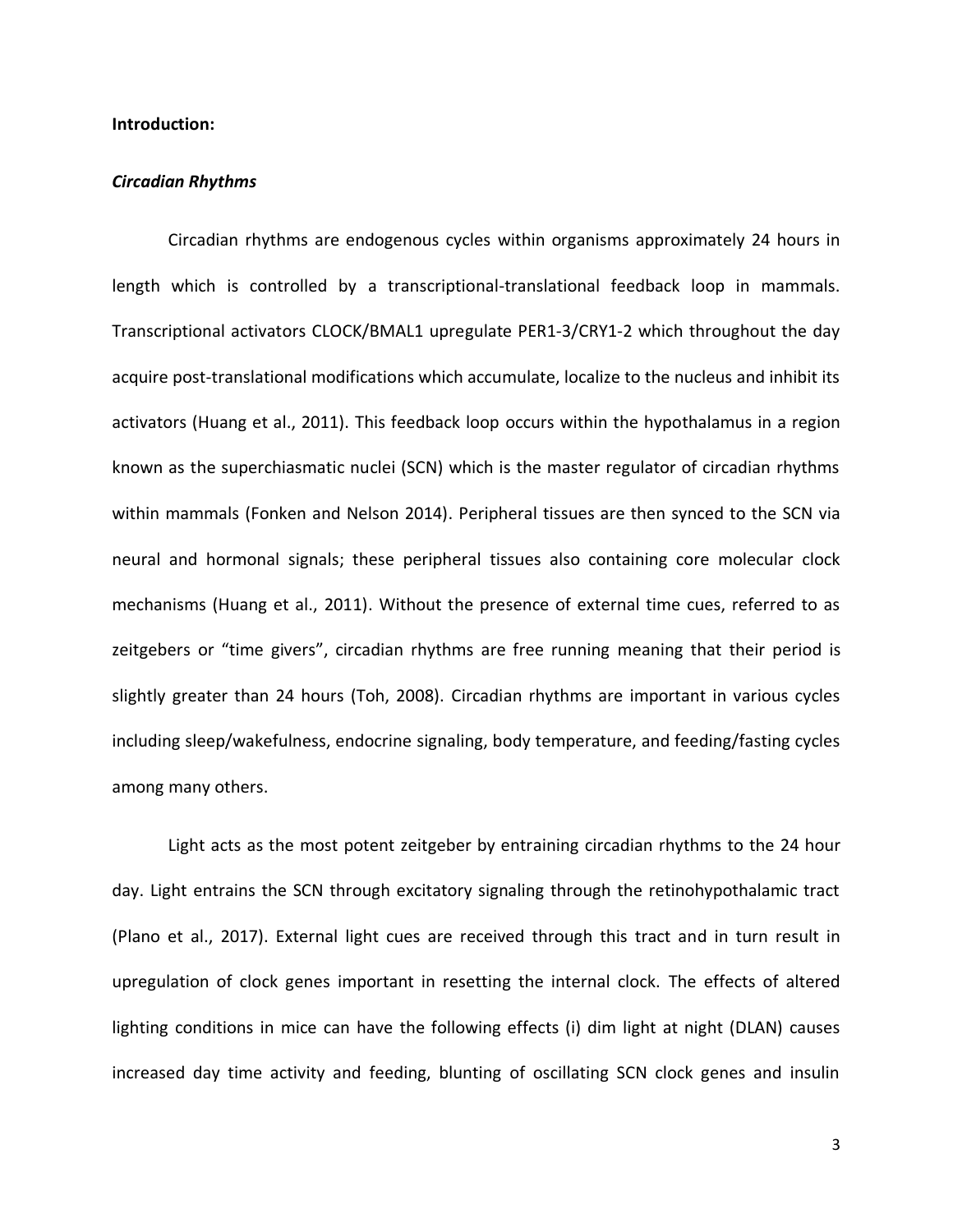sensitivity (ii) LL causes arrhythmic activity, loss of feeding rhythm, blunting of oscillating SCN clock genes and insulin sensitivity (iii) simulated jet-lag causes sporadic activity, disrupted feeding behavior, two altered oscillation SCN clock gene rhythms, and blunted insulin sensitivity and all three altered light conditions result in increased body mass (reviewed by Plano et al., 2017). Thus, light conditions play an essential role on circadian rhythms at the behavioral, biochemical, and metabolic level.

Although the SCN syncs and couples to peripheral tissues, there are cases in which peripheral rhythms can be out of sync from the SCN due to other external cues or peripheral tissues adapting slowly in comparison to the SCN (Fonken & Nelson, 2014). For example in simulated-jet lag light exposure, the SCN clock genes have two oscillations: a cycle entrained prior to the jet-lag and a shifted cycle with the peak occurring later with the same amplitude. This rhythm is opposite to the liver tissue clock gene oscillations that have an out of phase cycle (Plano et al., 2017). Opposing rhythms could be influenced by additional external cues such as food availability and locomotor activity (Fonken & Nelson, 2014). Restricted feeding can result in anticipatory wakefulness and increases in locomotor activity and entrains circadian rhythms in the liver (Fonken & Nelson, 2014). This provides evidence on how internal clock mechanisms not only affect internal rhythms but how external cues can in turn affect the internal clock.

# *Circadian Disruption and Metabolism*

In present day, urbanization is leading to increased light pollution that can in turn affect human circadian rhythms and health. With 70% of the U.S. being overweight or obese, it is an interesting question to investigate whether increased amount of light could be contributing to

4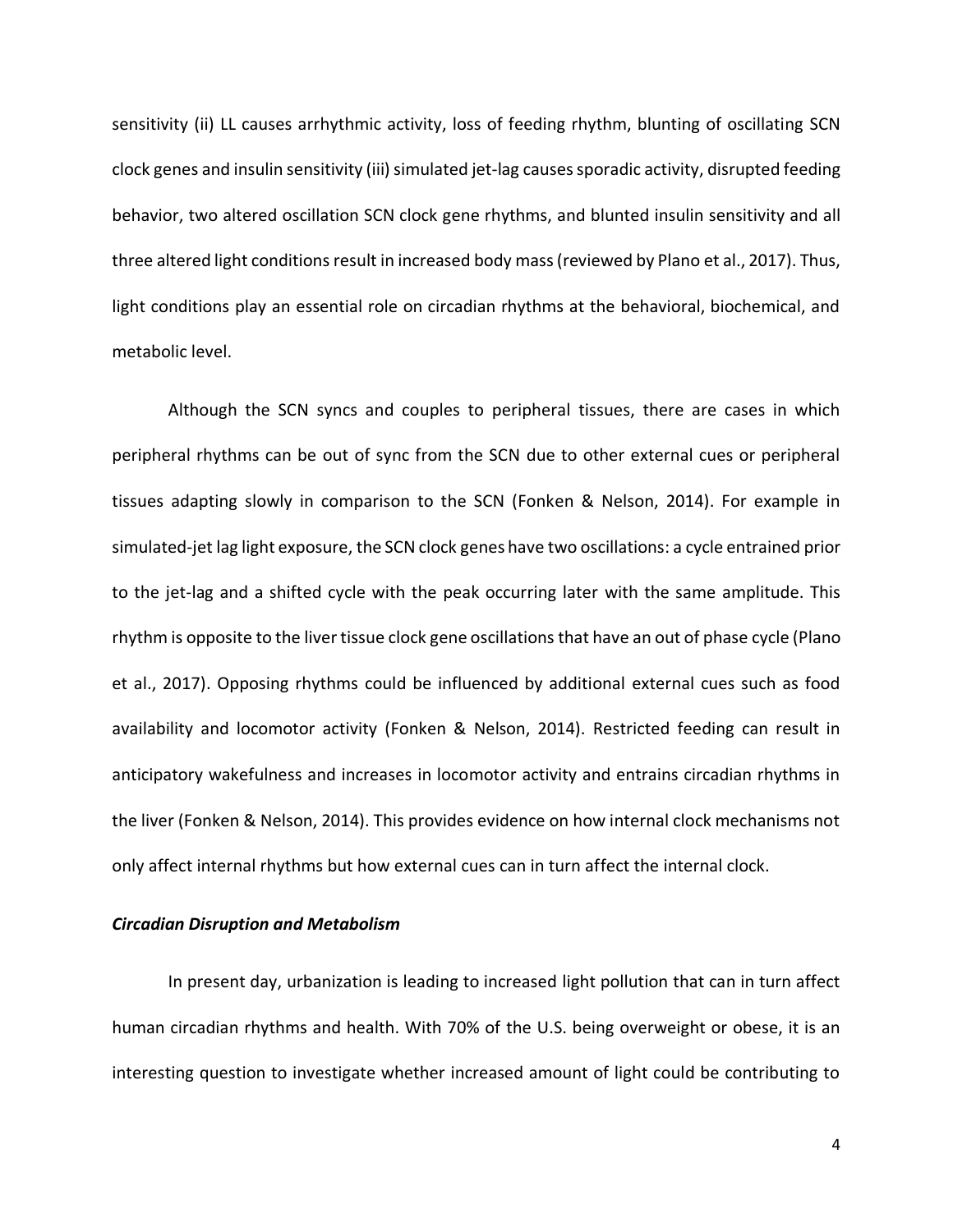this multifaceted problem (Levine, 2011). Further, light pollution is not the only form of circadian disruption affecting humans; shift workers, routine business travelers, and the use of technology at night are all forms of altered lighting conditions that can alter circadian rhythms. Natural compared to artificial lighting can also affect endogenous rhythms as it has been shown that humans exposed to natural lighting compared to electrical light had less variable melatonin and sleep rhythms (Fonken & Nelson, 2014). Human studies have found that altered lighting conditions can have adverse impacts on metabolism. Shift workers have been found to be at a higher risk for Metabolic Disorder and have increased body mass index (BMI) (Fonken & Nelson, 2014) and social jetlag has been found to be correlated with metabolic issues and being overweight in individuals with non-communicable chronic diseases (Mota et al. 2017). These studies among many others are a part of a growing body of evidence suggesting circadian disruption from external light cues can be detrimental to human health.

Studies in humans show that circadian disruption causes metabolic problems by (i) altering metabolic hormone levels such leptin and thyroid-stimulating hormones (Zimberg, et al 2012); (ii) increasing glucose and insulin levels, conditions commonly found in patients with T2DM (Zimberg, et al., 2012); and (iii) that sleep restrictions lead to increased weight gain and increased caloric intake, especially during evening or "non-active" hours (Spaeth, et al., 2013). To this end in mice, if food availability is constrained to only the active part of the daily cycle, the increased obesity and diabetic phenotypes are negated (Hatori et al., 2012). In addition to circadian disruption affecting metabolism, altered metabolism such as that seen in obese individuals can in turn affect internal hormonal rhythms and body temperature (Fonken & Nelson, 2014).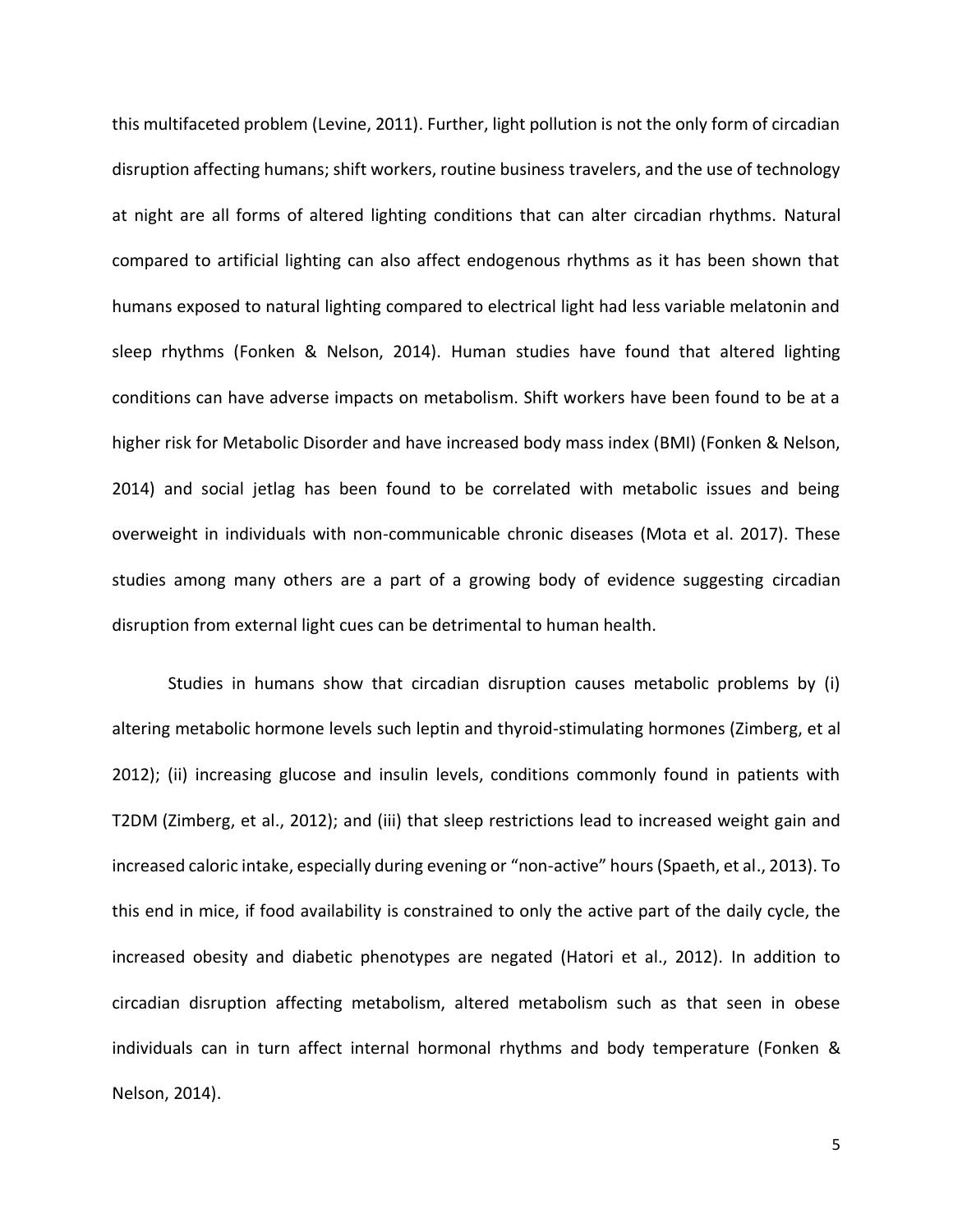Mice make great research subjects since they share circadian clock mechanisms and can develop metabolic disorders similar to humans. Hence, mouse-based models have been used to further investigate how circadian disruption leads to metabolic disorders. In mice, varying photoperiods with clear implications in humans are used such as the light cycles previously mentioned: simulated jetlag, DLAN and LL. The latter two simulate human activities from electric light pollution like watching TV and using smartphones throughout the night.

Rodent studies provide models that can further be manipulated to have a greater understanding as to how circadian disruption leads to metabolic disorders and weight gain. It has been found that mice exposed to circadian disruptions such as LL, simulated jetlag, or a 20 hour LD day exhibit increased weight gain and symptoms of T2DM and Metabolic Syndrome (Fonken, et al 2010; Fonken et al., 2013; Karatsoreos et al., 2010). Several factors have been found to potentially contribute to the obesogenic effects of circadian disruption. These factors include disruption of molecular clock rhythms, disruption of hormonal signaling involved in metabolism, alterations in sleep patterns, and alterations in feeding behavior.

#### *Disruption of Molecular Clock Rhythms*

Through the use of genetic manipulations core clock genes such as CLOCK and BMAL1 have been altered to study the consequences of mutated molecular clock genes on metabolism. In CLOCK/BMAL1 mutants, it was found that glucose metabolism and insulin signaling have disrupted cycles, reduced insulin secretion and, impaired glucose tolerance (Huang et al., 2011). A conditional CLOCK mutant with no expression in the liver and skeletal muscle had reduced insulin and impaired glucose tolerance as well suggesting peripheral tissues rhythms may play an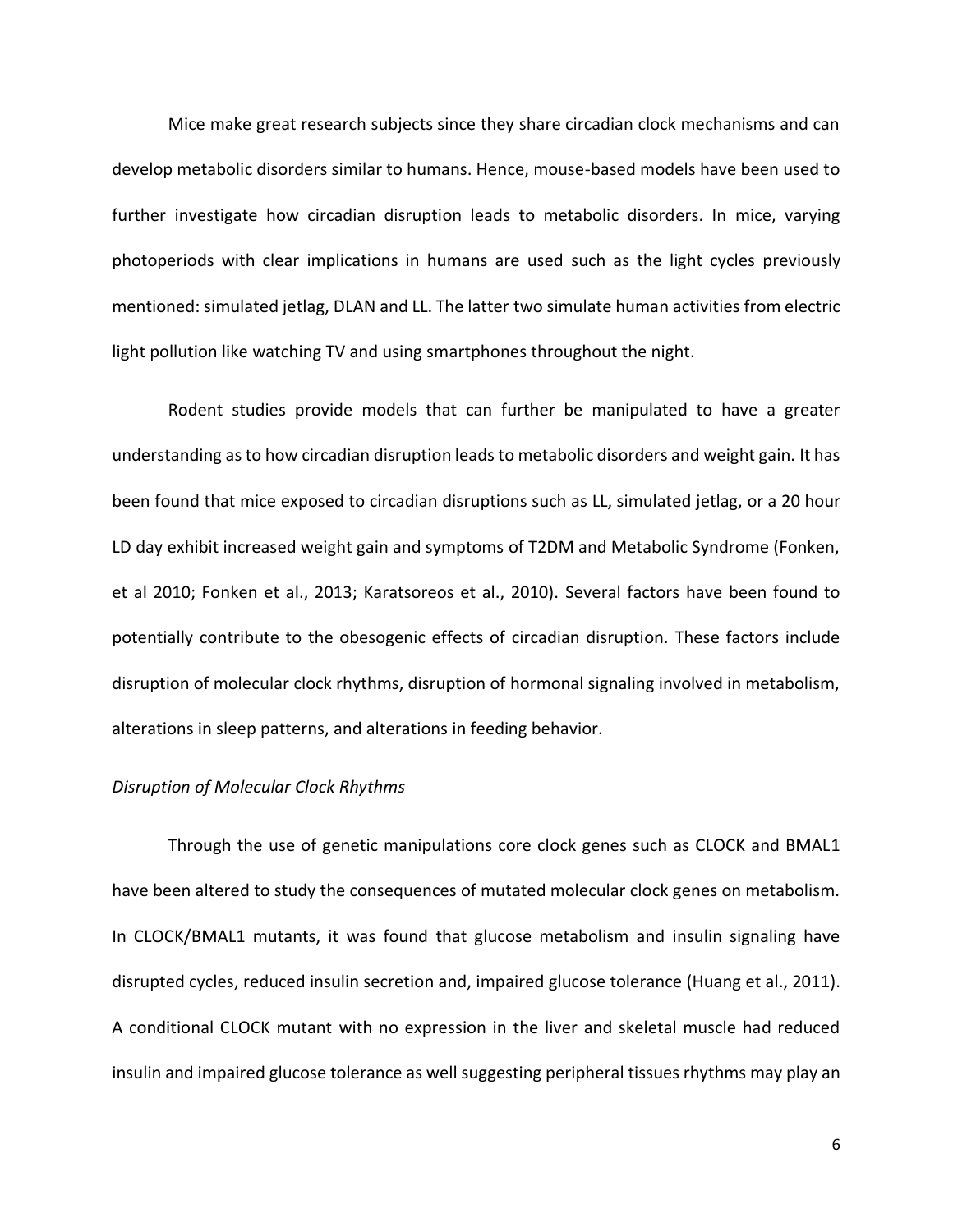important role in energy homeostasis (Kennaway et al., 2007). DLAN was found to cause increased weight gain despite similar food intake suggesting that peripheral tissues internal rhythm are needed for metabolic regulation (Borniger et al., 2014). Interestingly, time restricted sleeping in wildtype mice showed hallmarks of obesity such as increased food intake and leptin resistance however in Per 1/2 double mutants these obesogenic effects were blunted protecting the mice (Husse et al., 2012). Together these findings suggest that core clock genes in both the SCN and peripheral tissues are important in maintaining metabolic rhythms and targeting of particular molecular clock components such as Per 1/2 can protect against obesogenic effects.

#### *Disruption of Hormonal Signaling*

Alterations in molecular clock rhythms can dysregulate hormones that rely on this mechanism as a pacemaker. This includes metabolically related hormones such as insulin, leptin, and ghrelin. It has been found that there are alterations of endocrine hormone secretion in clock mutant mice (Fonken & Nelson, 2014). A disrupted 20 hour LD cycle resulted in increased insulin and leptin compared to LD control (Karatsoreos et al., 2011). In BMAL1-knockout mice, insulin secretion loses rhythmicity (Shi et al., 2013). Leptin and Ghrelin rhythms are also affected in BMAL1 mutants (Tsang et al., 2017). Ablation of the SCN causes loss of leptin rhythms showing that circadian rhythms and metabolic signaling are interconnected (Froy, 2010). Previously, it was found that in a LL cycle mice exhibit symptoms of hyperthyroidism in which thyroid stimulating hormone (TSH) was decreased and free thyroid hormone was increased along with abolishment of leptin rhythms (Maroni et al., 2018).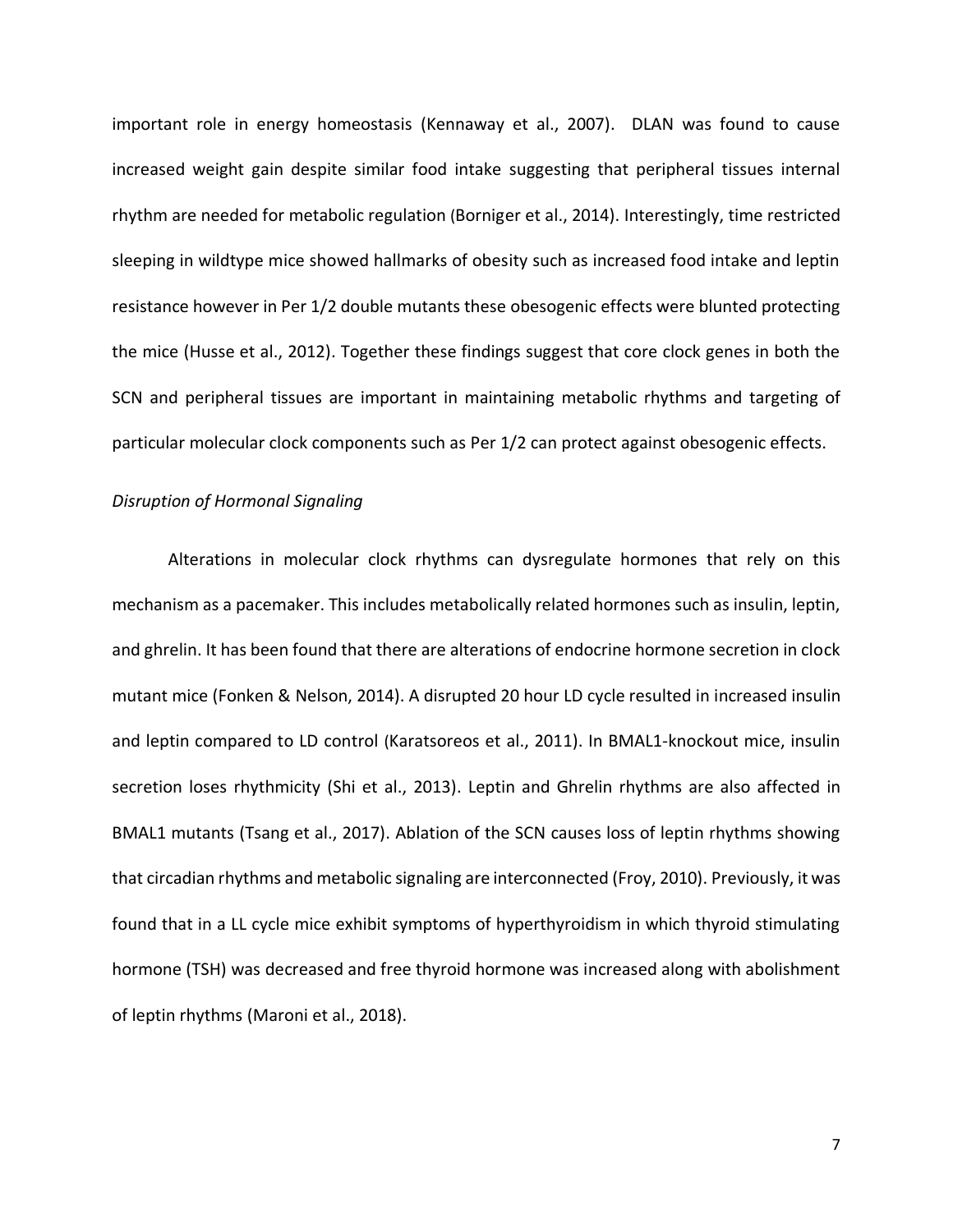#### *Alterations in Sleep Patterns*

Changes to sleep patterns can also contribute to the metabolic problems associated with circadian disruption. In two studies it was found that fragmented sleep can cause increased food intake and glucose intolerance in one study and increased caloric intake and increased leptin in the second (Baud et al., 2012; Wang et al., 2014). Sleep changes seem to be able to occur as a result of obesity as well as it was found that a mouse model of obesity exhibited increase in fragmented sleeping, weakened rhythmicity during REM sleep, and an increase in overall sleep (Laposky et al., 2008).

#### *Alterations in Feeding Behavior*

This study is particularly interested in feeding behaviors and how manipulating the temporal point in which they occur could be beneficial against the adverse effects of circadian disruption. Circadian disruption causes altered feeding due to disrupted sleep/wake behaviors that in turn lead to eating at different times. DLAN exposure in mice has been found to cause increased daytime activity in nocturnal mice (Shuboni & Yan, 2010). Circadian disruption leads to higher caloric intake due to consumption during their inactive period (day). This combination of higher caloric intake, plus de-synchrony between overt behavior and internal physiology of an individual, can result in a net positive energy balance and subsequent weight gain (Zimberg, et al 2012). Interestingly, increases in obesity are prevented when mice experiencing circadian misalignment are restricted food during their active phase (nighttime as mice are nocturnal) (Oike, et al 2015). Thus, the temporal point at which food consumption occurs is potentially a significant factor in why circadian disruption leads to problems in overall metabolism.

8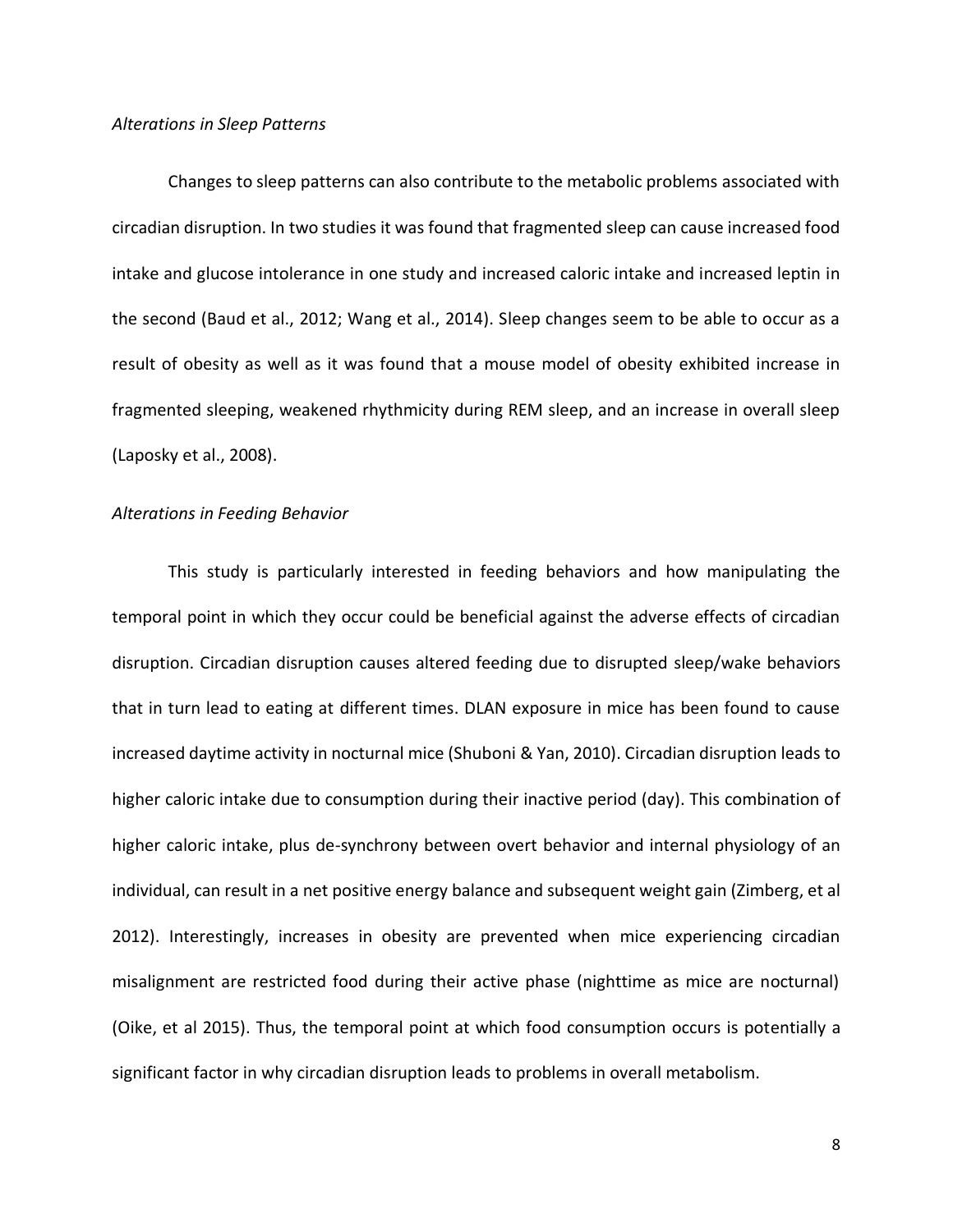One potential connection between circadian function and eating behaviors is the Neuropeptide Y (NPY)/Peptide YY (PYY) system. PYY exists in two forms, PYY<sub>1-36</sub> (untruncated form) and PYY<sub>3-36</sub> (truncated form), which are both secreted from the hind gut; PYY<sub>1-36</sub> dominates when a mammal is fasted and PYY<sub>3-36</sub> dominates after feeding (Ballatyne, 2006; De Silva & Bloom, 2012). After secretion, circulating PYY crosses the blood brain barrier and binds to metabotropic receptors in the arcuate nucleus (ARC) of the hypothalamus of which there are four receptor types Y1, Y2, Y4, and Y5 (Ballatyne, 2006). PYY<sub>1-36</sub> is nondiscriminatory as it binds to all 4 receptor types in the ARC and promotes food intake along with another agonist NPY. During the time of food intake however, PYY<sub>3-36</sub> secretion increases in addition to the enzyme dipeptidyl peptidase IV (DPP-IV) cleaving circulating PYY<sub>1-36</sub> to PYY<sub>3-36</sub> changing its activity to selectively binding to the inhibitory Y2 causing a decrease in appetite (Figure 1) (Michel et al., 2008; Zac-Varghese, et al



**Figure 1. PYY secretion and subsequent binding.** Both forms of PYY is secreted from the hindgut and PYY<sub>1-36</sub> is truncated by DDP-IV which changes it to PYY<sub>3-36</sub> the form that selectively binds to the Y2 appetite inhibiting receptors in the ARC.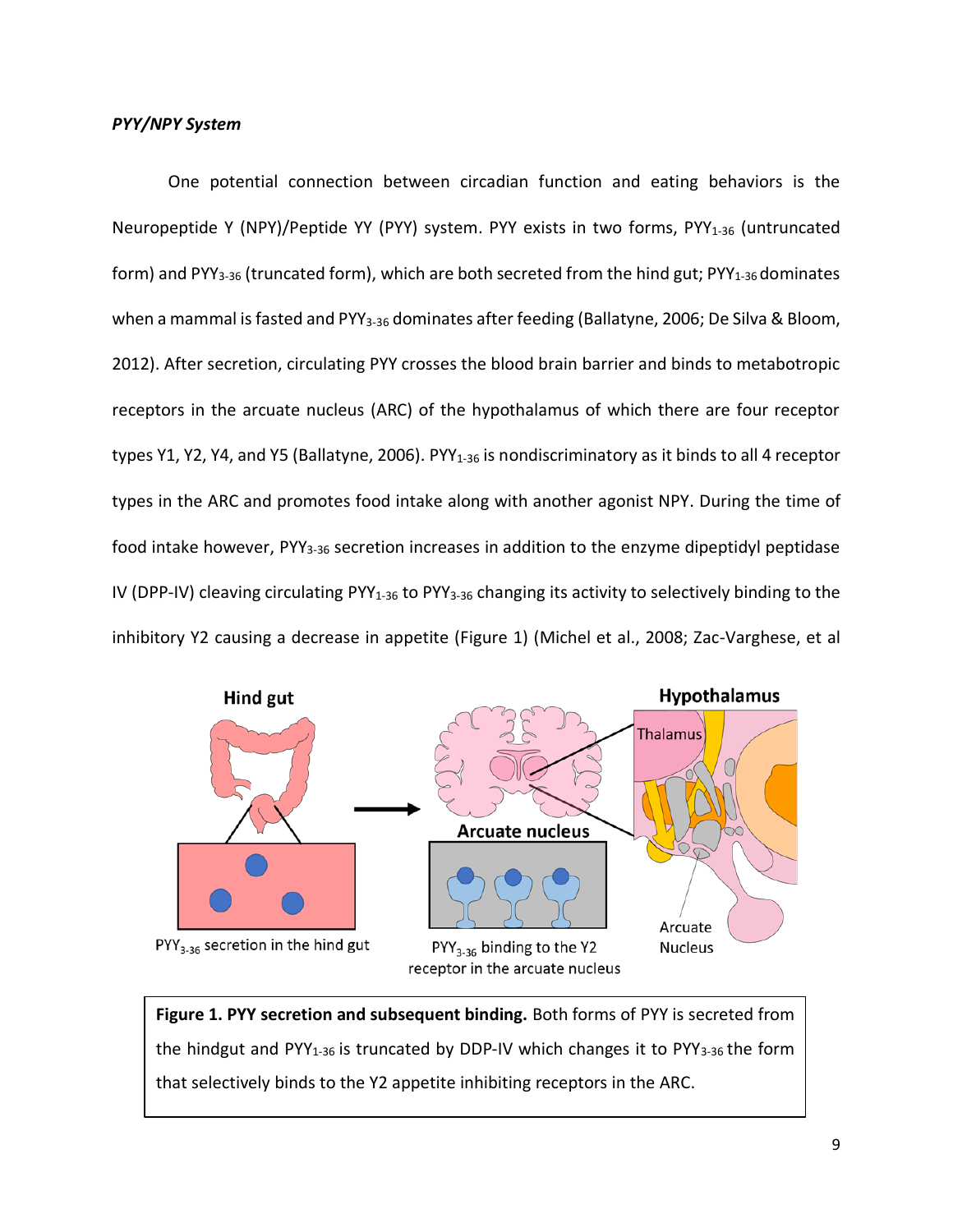2010). While DPP-IV alters binding of PYY causing decreases in food intake, it inhibits other peptides like glucagon-like peptide-1 (GLP-1) which increases insulin levels to decrease blood sugar levels in response to feeding (Pala et al., 2003).

Previous studies show that inactivation of Y2 receptors in mice led to increased food intake, body mass, and fat deposit (Naveilhan, et al 1999). This implies that, specifically PYY<sub>3-36</sub> the form specific to the Y2 receptor, seems to be a potent regulator of food consumption and metabolism. Further, when PYY<sub>3-36</sub> was administered in humans food intake decreased whereas PYY<sub>1-36</sub> when administered did not have an effect on energy intake and food consumption suggesting that PYY3-36 has greater potency in regulating food consumption compared to its full form counterpart (Sloth et al., 2006).

The PYY/NPY system seems to be linked to circadian rhythms as NPY has been found to be a potent cue to reset the circadian clock (Maywood, et al 2002). However, more research is required to understand the relation between PYY and circadian rhythms. Interestingly, the phase advancing characteristics of NPY have been found to be mediated by the Y2 receptor, the same receptor PYY<sub>3-36</sub> binds (Huhman, et al 1996). Further, nocturnal intraperitoneal injections of PYY<sub>3-</sub> <sup>36</sup> caused decreased wakefulness in rats (Akanmu et al., 2006). This implies a potential connection between PYY, food consumption, and circadian rhythm that my research aims to understand.

#### *Experimental Rationale*

This study conducted three separate experiments aimed at understanding if either forms of PYY is regulated in a cyclic manner and if PYY<sub>3-36</sub> injections during the active (i.e., dark) periods could alleviate the negative metabolic symptoms of circadian disruption. Both studies utilized

10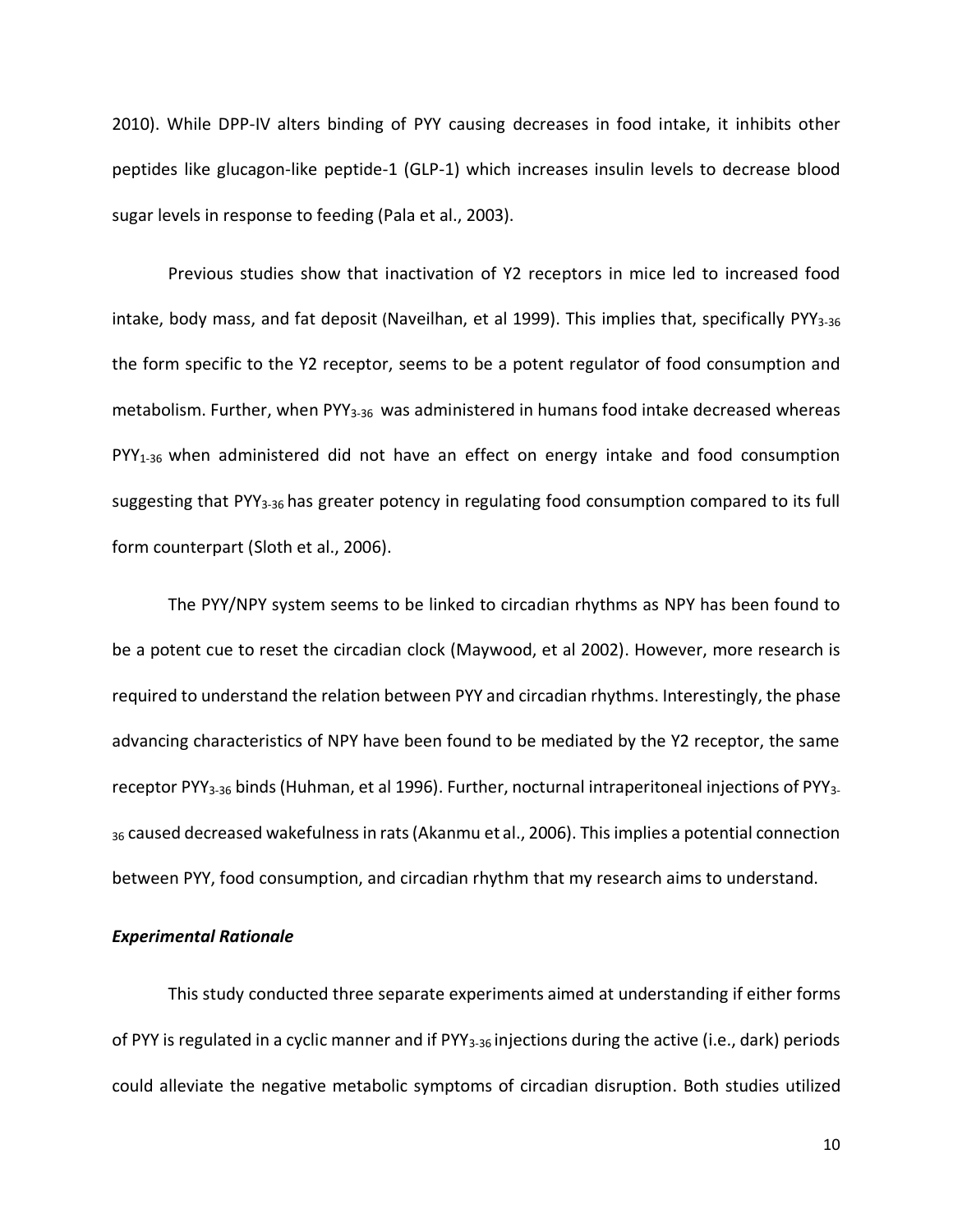CD1 mice as this strain has been previously found to have negative metabolic consequences when exposed to circadian disruption. DLAN caused blunting rhythms of the clock gene Per, increased daytime activity and altered light responsiveness; LL caused a decrease in thyroid stimulating hormone (TSH), increased free T4, and abolished day-night variation in leptin indicating that light entrainment is important for physiological rhythms within this strain (Fonken & Nelson 2014; Maroni et al. 2018).

Experiment 1 exposed CD1 mice to 12:12 LD cycle and sacrificed animals at one of the four zeitgeber times ZT 0, ZT 6, ZT 12, and ZT 18. In experiment 2, mice were exposed to LD and injected with vehicle or PYY<sub>3-36</sub> during one of the four zeitgeber times ZT 0, ZT 6, ZT 12, or ZT 18. Experiment 3 exposed CD1 mice to either a 12:12 LD cycle or LL. Both experiment 2 and experiment 3 groups were paired with either a PYY<sub>3-36</sub> or vehicle (control) injection during their set injection which varied for experiment 2 but was set at the onset of their active period ZT 12 for experiment 3 (Figure 2). Constant light was used specifically because unlike circadian disruptions such as DLAN and content darkness, constant light results in locomotor arrhythmicity and blunting of body temperature and glucocorticoid rhythms, a metabolically involved hormone (Fonken & Nelson, 2014).

It was hypothesized that there are endogenous rhythms of both forms of PYY as they are involved in regulating food intake which is a rhythmic behavior itself. In addition, it was hypothesized that the decreased levels of PYY<sub>3-36</sub> during the active period would make the ZT 12 and ZT 18 time points have increased efficacy in inhibiting food intake as endogenous levels are lower during these times. In experiment 3, it was hypothesized that the external light output in LL could lead to downstream signaling that dysregulates peripheral tissue rhythms into

11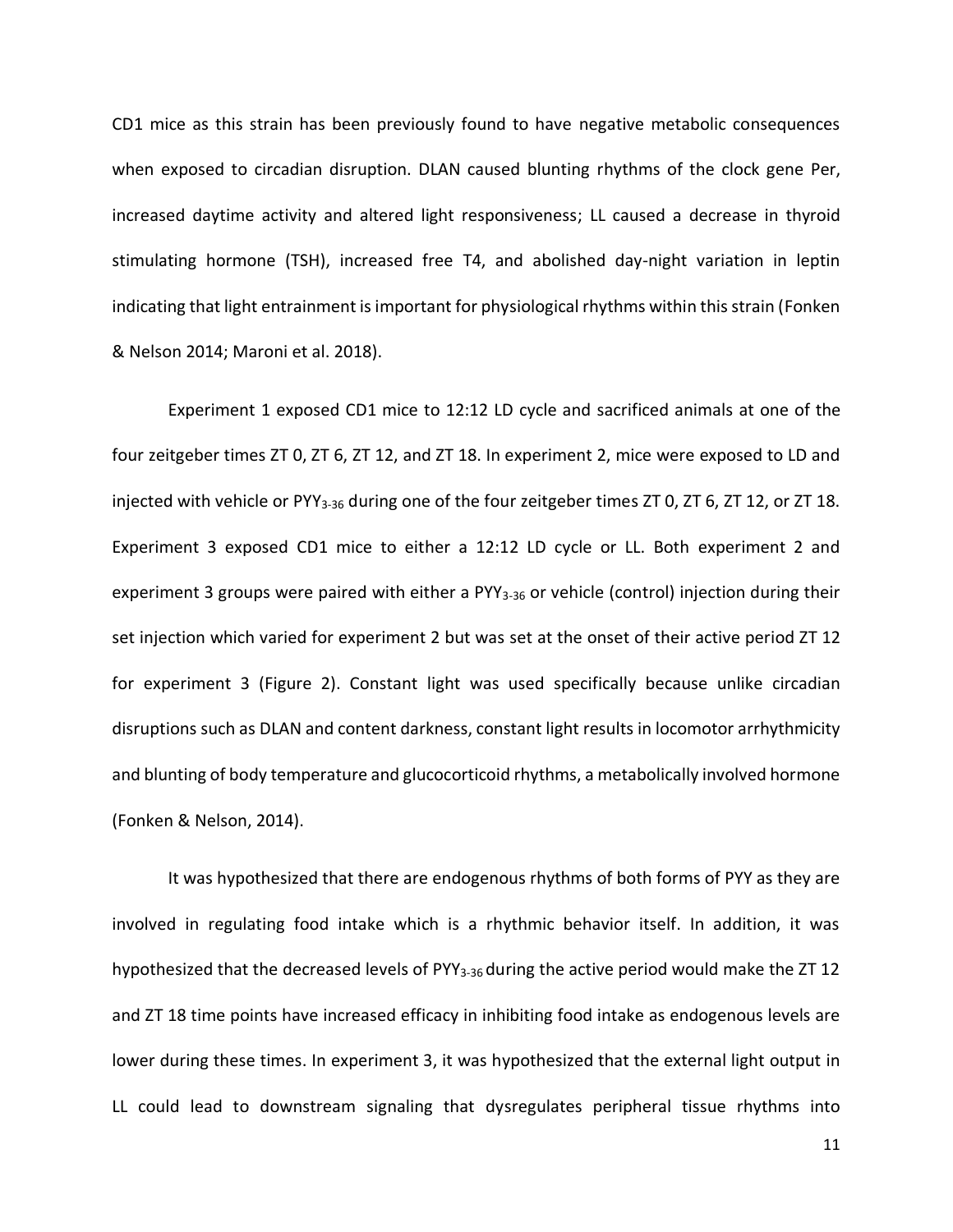outputting hormones as if the mouse is always in its inactive period. Thus causing PYY<sub>3-36</sub> injections to be less effective at inhibiting food intake in LL due to the external light cues causing an increase in endogenous PYY<sub>3-36</sub> levels to rise.

# **Methods:**

#### *Experiment 1 – Endogenous Levels of PYY*

Twenty-four male CD1 mice were purchased from Charles River Laboratories at (Shrewsbury, MA) approximately 7 weeks of age and were housed individually. After arrival, all animals were placed in a 12:12 LD cycle at 22˚C under 100 lux lighting with water *ad libitum* and Lab Diet 5001 rodent chow. Mice were maintained in these conditions for 1 month and then separated by time of day in which they would be sacrificed (ZT 0, ZT 6, ZT 12, or ZT 18). There were four groups: (1) ZT0 (n=6), (2) ZT 12 (n=6), (3) ZT 12 (n=6), (4) ZT 18 (n=6). Within each group, mice were fasted 12 hours prior to their scheduled sac time and whole blood was collected and allowed to clot. Serum was obtained by centrifugation at 4˚C for 20 minutes at 2000 g, aliquoted into microcentrifuge tubes, and stored in−80˚C.

#### *Statistical analyses*

One-way ANOVA (sac time) was used to uncover differences in endogenous PYY<sub>1-36</sub>, PYY<sub>3-</sub> 36, and fasting glucose.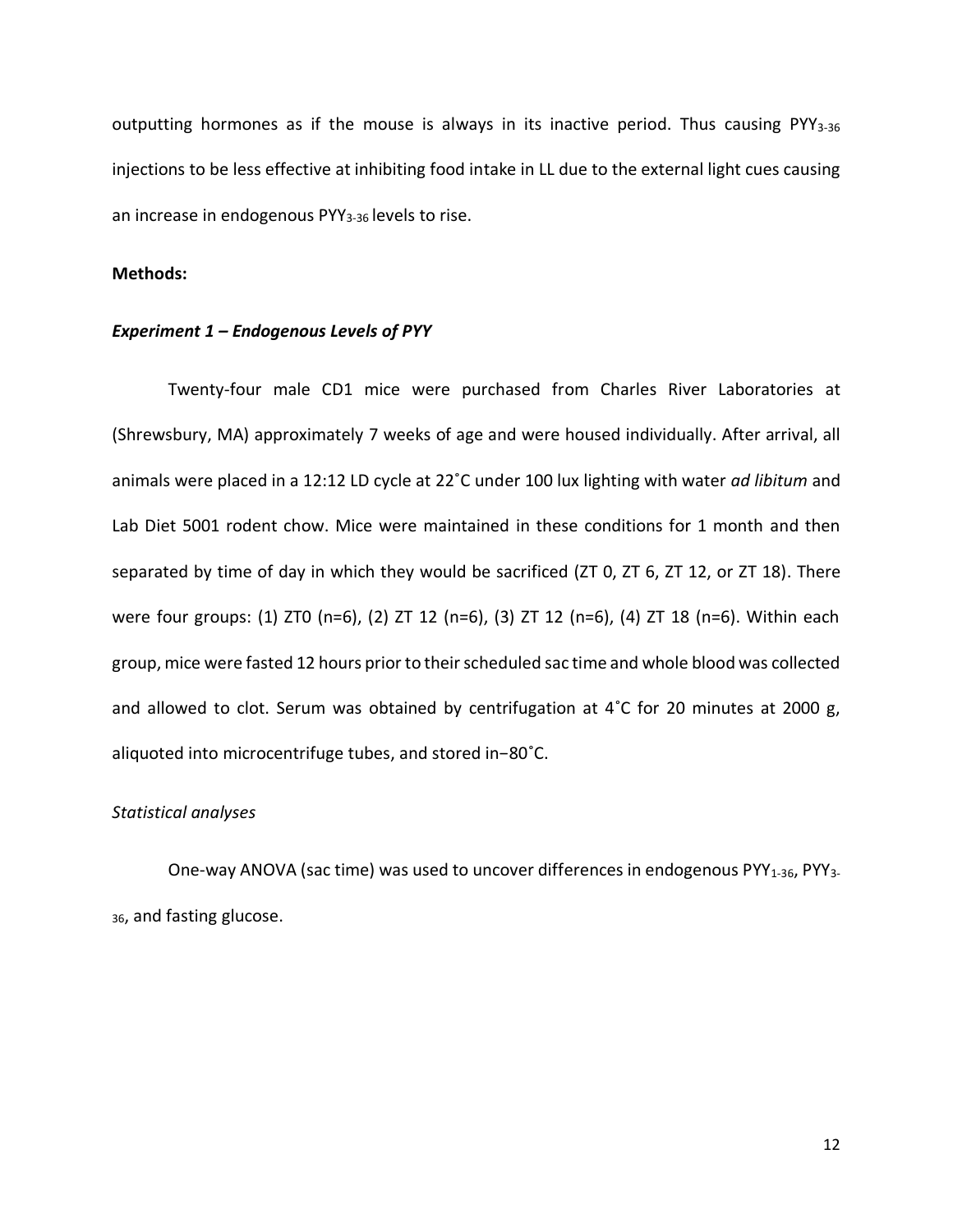# *Experiment 2 – Physiological effects of PYY*

#### *Animals and Injections*

This study had the approval of Bridgewater State University's Institutional Animal Care and Use Committee. Forty-eight male CD1 mice were purchased from Charles River Laboratories at (Shrewsbury, MA) approximately 7 weeks of age and were housed individually. After arrival, all animals were placed in a 12:12 LD cycle at 22˚C under 100 lux lighting with water *ad libitum* and Lab Diet 5001 rodent chow. Mice were maintained in these conditions for 1 month and then placed into groups either receiving an injection of 1x PBS (control) or a 1  $\mu$ g/10g PYY<sub>3-36</sub> (from a 1% PYY<sub>3-36</sub> solution (w/v) in 1x PBS) intraperitoneal injection after a 12-hour fast and further separated by time of day (ZT 0, ZT 6, ZT 12, or ZT 18), in a  $2 \times 4$  study setup. Thus, there were eight groups: (1) ZT 0/PBS (n = 6), (2) ZT 0/ PYY<sub>3-36</sub> (n = 6), (3) ZT 6/PBS (n = 6), (4) ZT 6/ PYY<sub>3-36</sub> (n  $= 6$ ), (5) ZT 12/PBS (n = 6), (6) ZT 12/ PYY<sub>3-36</sub> (n = 6), (7) ZT 18/PBS (n = 6), (8) ZT 18/ PYY<sub>3-36</sub> (n = 6). In this experimental set up animals were only handled for the following experiments during the time point they were assigned; i.e. ZT 0, ZT 6, ZT 12, or ZT 18.

#### *Food Consumption Protocol*

Within each injection group, mice were fasted 12 hours prior to their scheduled injection time. Mice were injected at their set ZT group and then give 20g of food. Six hours after their injection time, food was weighed and food consumption was calculated (20g – post 6 hour food weight) (Figure 2).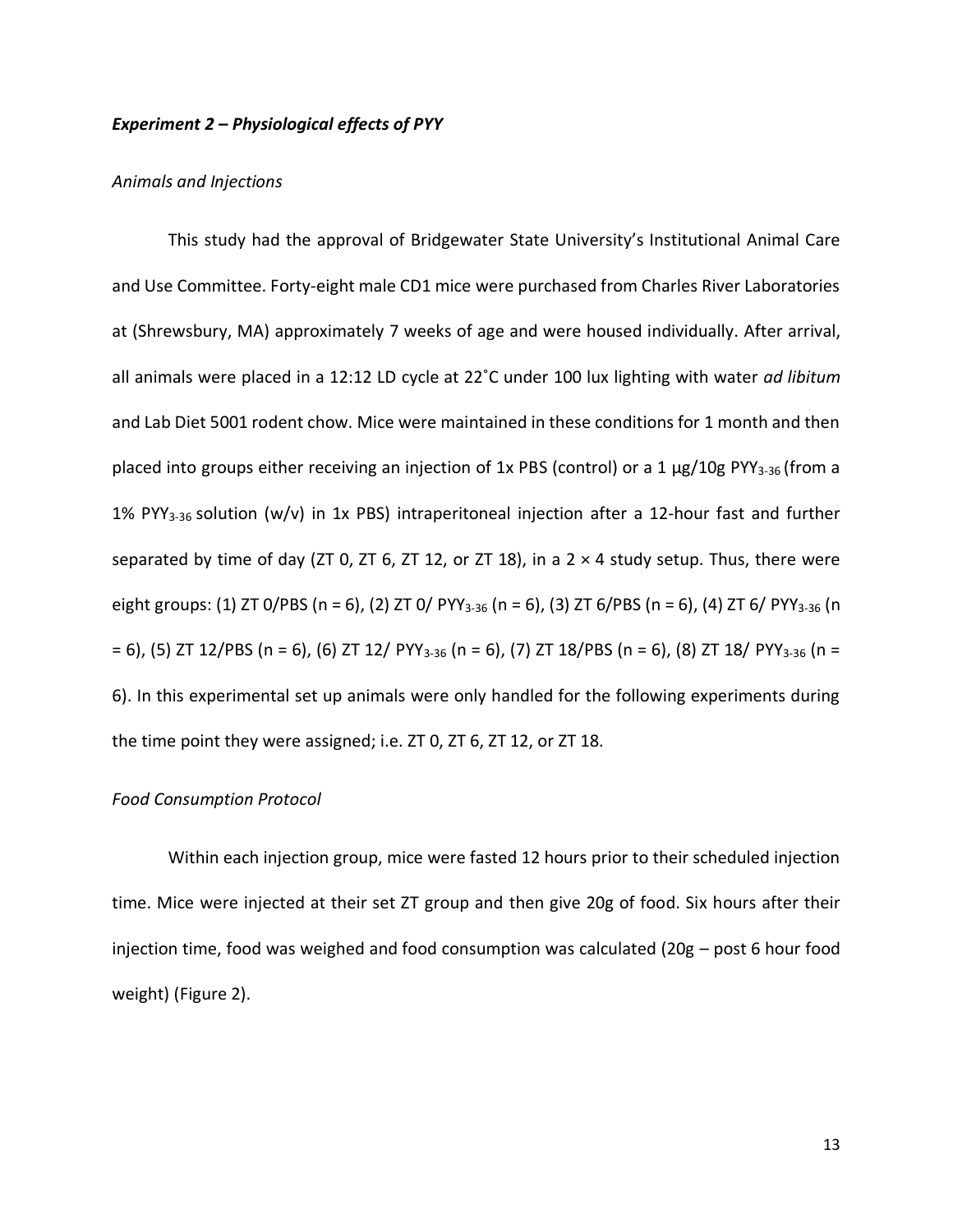

**Figure 2. Injection and food consumption protocol.** Mice were fasted for 12 hours prior to their ZT injection time, injected at their assigned ZT time, given food, and measured for food consumption 6 hours after and sacrificed.

*Fasting Glucose and Hormonal Assays*

Fasting glucose levels were measured after a 12-hour fast and were measured using a One-Touch Ultra-2 Glucose Monitor. Six hours after intraperitoneal injection, glucose levels were collected again and whole blood was collected at the aforementioned circadian time points and allowed to clot. Serum was obtained by centrifugation at 4˚C for 20 minutes at 2000 g,

aliquoted into microcentrifuge tubes, and stored in−80˚C. Levels of PYY1-36 (EIAM-PTT, Ray Biotech, Norcross, GA), PYY<sub>3-36</sub> (EK-059-04, Phoenix Pharmaceuticals Inc., Burlingame, CA), and Insulin (90080, Crystal Chem, Elk Grove Village, IL) were measured using their respective ELISA kits.

# *Statistical analyses*

Two-way ANOVAs (injection time and injection type) were utilized to uncover differences in PYY<sub>3-36</sub> post-injection, insulin, food consumption, and weight change.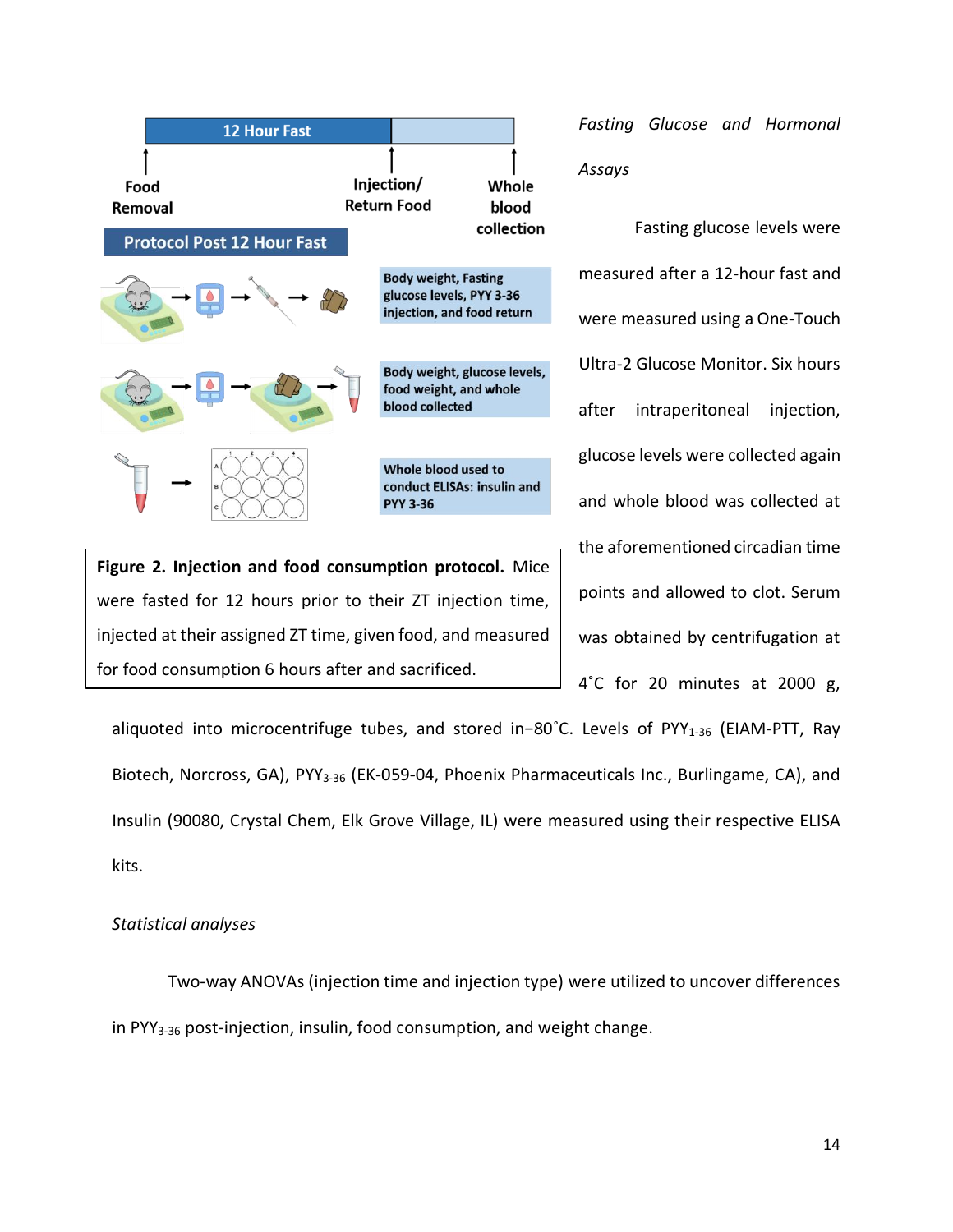# *Experiment 3 – Effects of constant light on PYY food inhibition*

#### *Animals and Injections*

Forty-eight male CD1 mice were purchased from Charles River Laboratories (Shrewsbury, MA) approximately 4 weeks of age and were housed individually. Circadian activity in cages were monitored using IR-beams (StarrLife Sciences, Oakmont, PA), as previously described (Nascimento et al. 2016b). After arrival, all animals were placed in a 12:12 LD cycle at 22 ºC under 100 lux lighting with water *ad libitum* and Lab Diet 5001 rodent chow. After 1-week entrainment and acclimation, 24 mice were placed into constant light (LL) for 10 or 20 weeks (varying times are due to receiving 20 mice 10 weeks prior to the remaining 28 mice), while the remaining were kept under the 12:12 LD cycle. Mice were then separated into groups either receiving an injection of 1x PBS (control) or a 1  $\mu$ g/10g PYY<sub>3-36</sub> (from a 1% PYY<sub>3-36</sub> solution (w/v) in 1x PBS) intraperitoneal injection after a 12-hour fast and further separated by light cycle, in a  $2 \times 2$  study setup. Thus, there were four groups: (1) LL/PBS (n = 12), (2) LL/ PYY<sub>3-36</sub> (n = 12), (3) LD/PBS (n = 12), (4) LD/ PYY<sub>3-36</sub> (n = 12). We chose to conduct this experiment at ZT 12 due to the finding that it lead to the largest difference in food consumption patterns (see results Experiment 2) and to determine whether LL exposure affects PYY<sub>3-36</sub> efficacy. The food consumption effects of PYY<sub>3-36</sub> in LL were conducted in the same manner as in Experiment 2.

#### *Statistical analysis*

Two-way ANOVAs (light cycle and injection) were utilized to uncover differences in food consumption.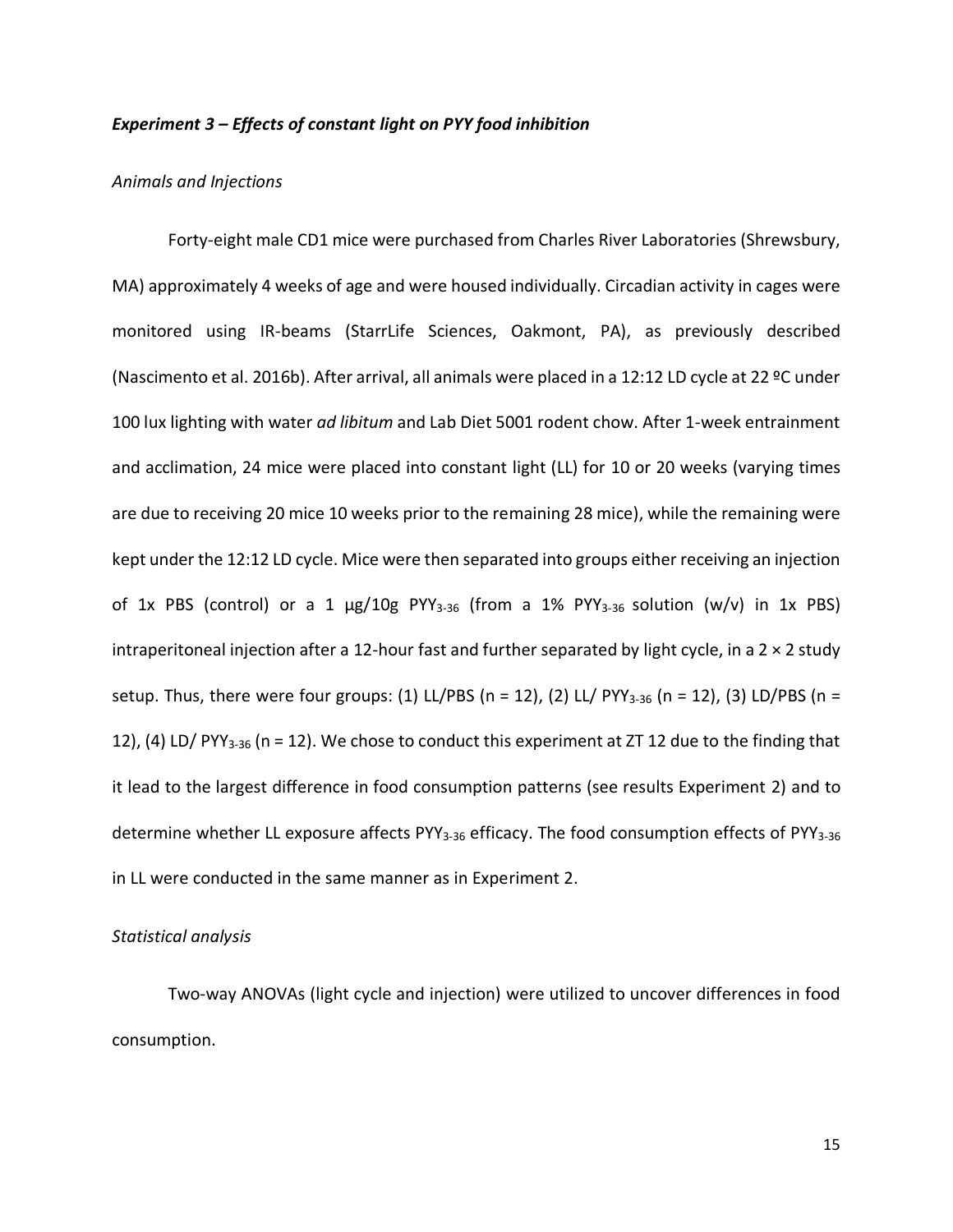# **Results:**

This study first wanted to understand the circulating levels of both PYY forms at four different time points throughout a 24-hour day. Endogenous  $PYY<sub>1-36</sub>$  levels did not differ throughout the four times they were measured, ZT 0, ZT 6, ZT 12, or ZT 18 (Figure 3A). Endogenous PYY<sub>3-36</sub> levels at ZT 6 were increased compared to ZT 12 and ZT 18 (Figure 3B,  $p <$ 0.05).

Fasting glucose levels in mice prior to a vehicle or  $PYY_{3-36}$  injection were significantly higher at ZT 0, the onset of their inactive period, compared to ZT 18, halfway through their active period (Figure 4A, p < 0.05). Regardless of injection group, there was a greater difference in glucose levels post-injection in the ZT 18 injected group compared to the ZT 6 and ZT 0 injected groups. Further in ZT 0 injected groups, vehicle injected groups had a greater glucose difference



Figure 3. Endogenous PYY<sub>3-36</sub> levels has day/night variations but PYY<sub>1-36</sub> does not in CD1 **mice.** A) PYY<sub>1-36</sub> levels are not significantly different throughout the day (n = 6). B) PYY 3-36 levels are increased during their inactive period and are significantly decreased during their active period ( $n = 6$ ).  $*$  indicates  $p < 0.05$  ZT difference within injection group.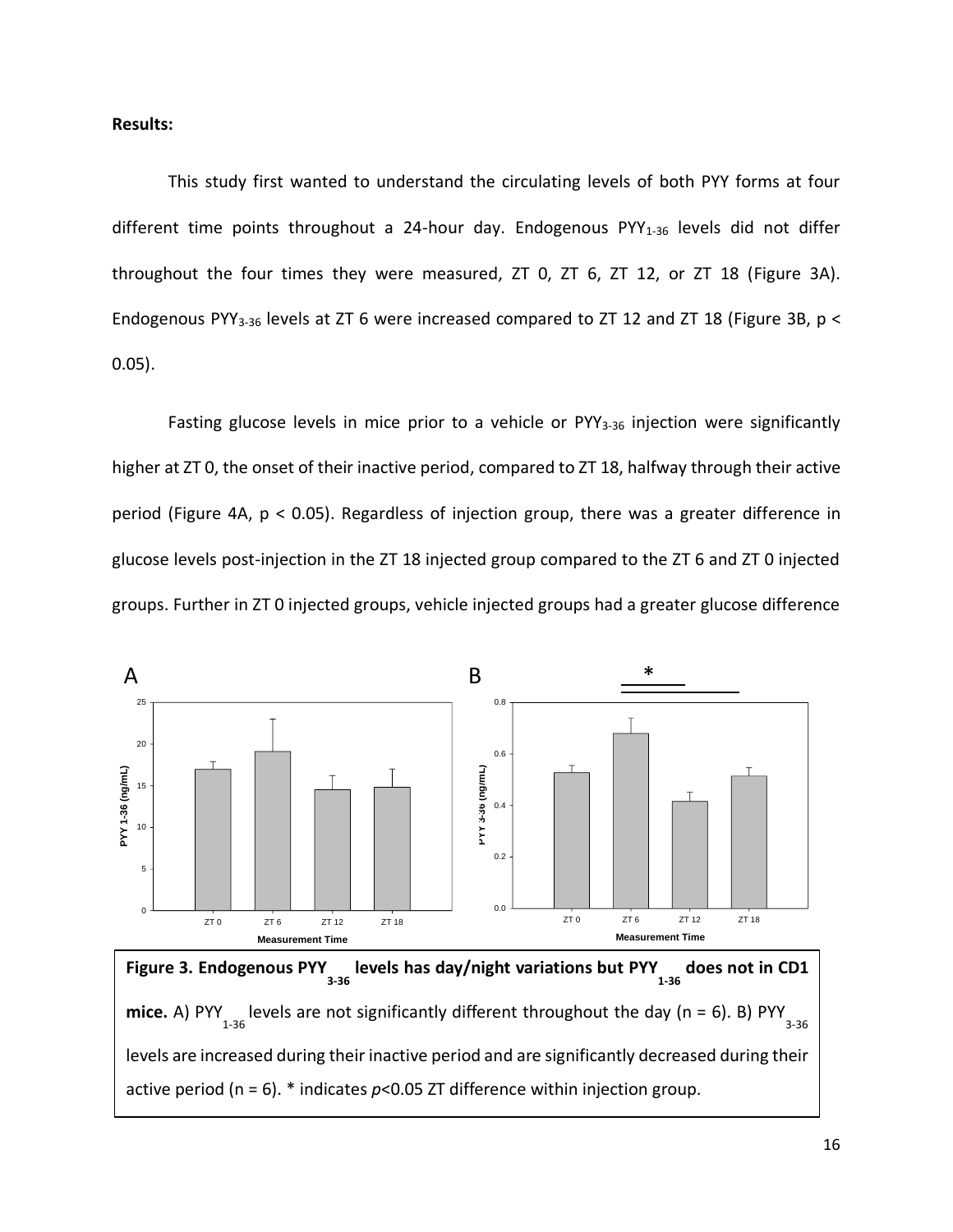after food consumption whereas PYY<sub>3-36</sub> injected mice at ZT 0 had nearly no difference (Figure 4B, p < 0.05). Insulin levels were decreased in PYY<sub>3-36</sub> injected mice compared to vehicle injected mice regardless of the time of injection (Figure 4C,  $p < 0.05$ ). Levels of PYY<sub>3-36</sub> after injections



**Figure 4. Injections of PYY** alters insulin levels and PYY at ZT 12 in CD1 mice. A) Fasting  $\frac{3-36}{2}$ glucose levels in mice with no injections are highest during the onset of their inactive period and they decrease throughout the rest of their cycle (n = 12). B) PYY  $_{3\text{-}36}$  injected and vehicle mice had higher glucose levels after food consumption during their active period compared to their inactive period (n = 6). C) Insulin levels were significantly decreased in PYY  $_{3\text{-}36}$  injected mice (n = 6). D) PYY  $_{3\text{-}36}$  levels were higher during the active period in PYY  $_{3\text{-}36}$  injected mice compared to vehicle mice (n = 6). \* indicates  $p$ <0.05 ZT difference within injection group.  $+$ indicates p<0.05 PYY<sub>3-36</sub> vs. vehicle group. # indicates p<0.05 ZT difference regardless of injection group.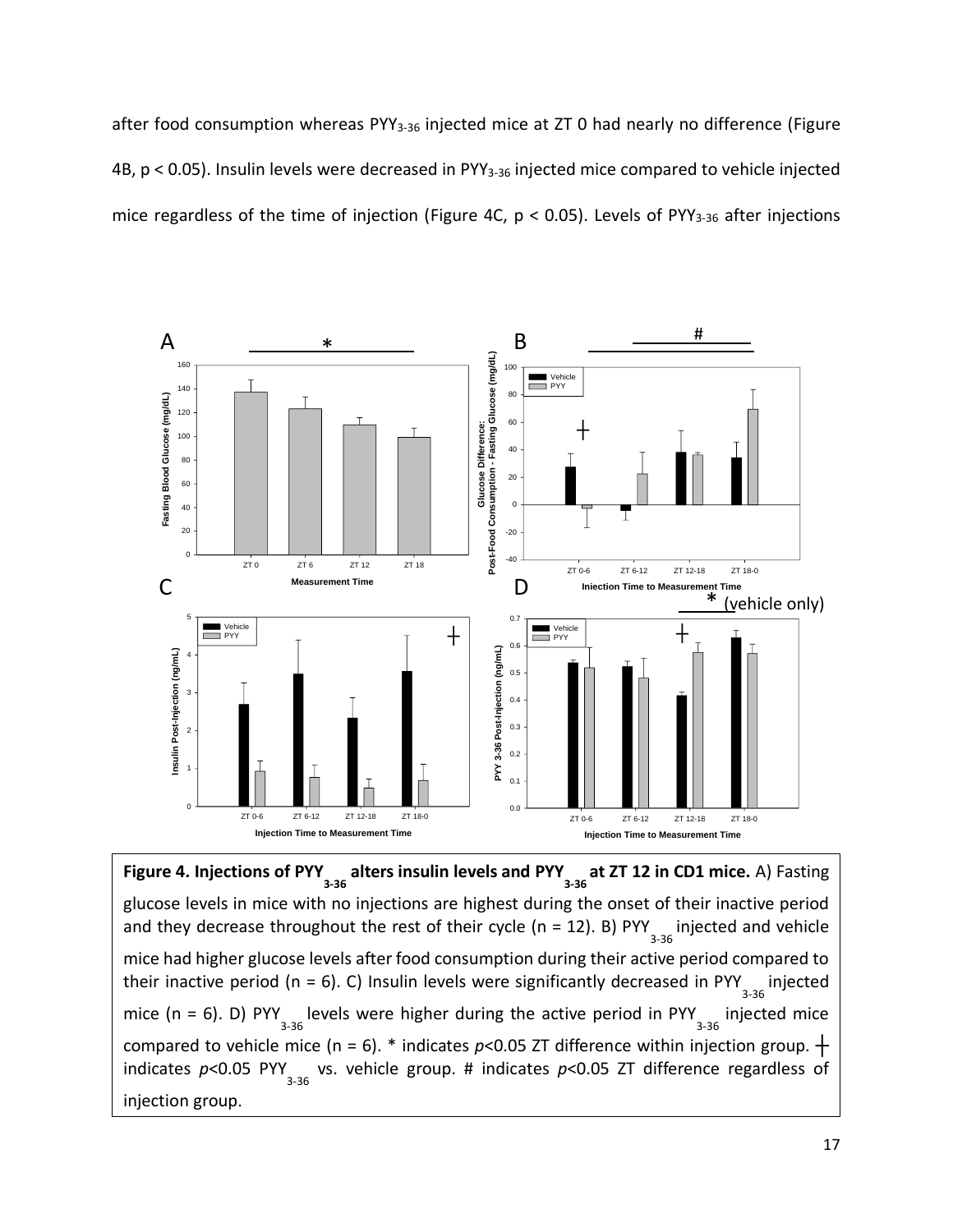were increased in the PYY<sub>3-36</sub> injected group compared to vehicle only at ZT 12. PYY<sub>3-36</sub> levels were increased in the vehicle injected animals at  $ZT$  12 compared to  $ZT$  18 (Figure 4D,  $p < 0.05$ ).

PYY<sub>3-36</sub> injected mice consumed less food than vehicle control mice during all time periods except for the ZT 0 injected group. Additionally, the vehicle injected ZT 12 group consumed more compared to the ZT 0 vehicle injected group (Figure 5A,  $p < 0.05$ ). PYY<sub>3-36</sub> injected mice had decreased body mass compared to vehicle injected mice during the ZT 18 time point. Vehicle injected mice had increased body mass at ZT 18 compared to the ZT 6 time point (Figure 5B, p < 0.05).

PYY<sub>3-36</sub> injected mice consumed less food than the vehicle injected mice within their respective photoperiods (Figure 6,  $p < 0.05$ ). Further, it was found that food consumption was



**Figure 5. PYY3-36 is Efficacious at Reducing Food consumption and body mass at ZT 12 in CD1**  mice. A) PYY<sub>3-36</sub> injected mice consumed less than vehicle during all time periods except the ZT 0 injected group. The vehicle mice consumed more during their active period ( $n = 6$ ). B) PYY<sub>3-36</sub> injected mice lost the most body mass during their active period at ZT 18 whereas vehicle injected mice lost the most body mass during their inactive period at ZT 6. PYY  $_{3\text{-}36}$ injected mice lost significantly more during ZT 18 compared to vehicle ( $n = 6$ ).  $*$  indicates *p*<0.05 ZT difference within injection group. † indicates *p*<0.05 PYY <sub>3-36</sub> vs. vehicle group.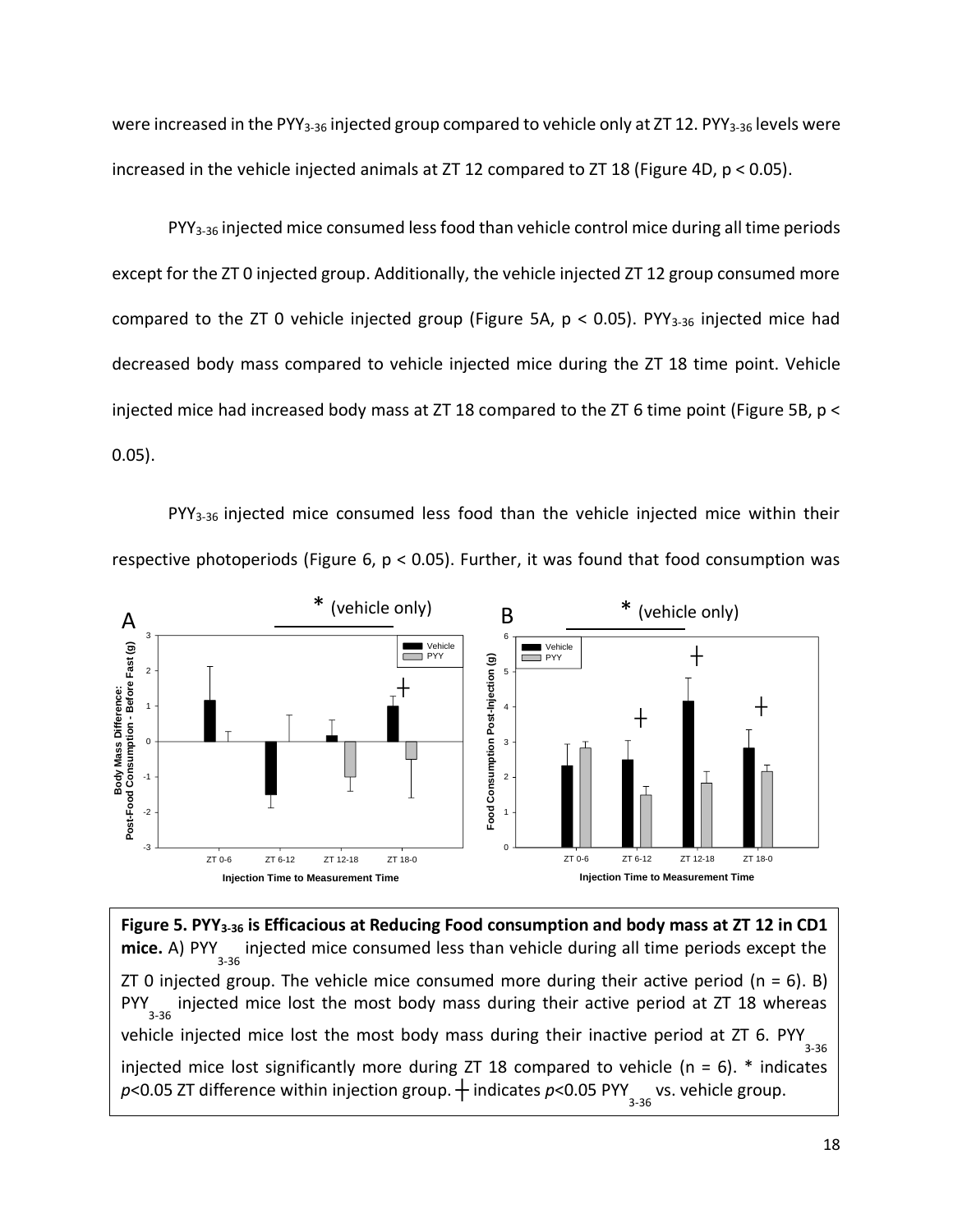higher in the LD photoperiod compared to the LL in vehicle injected mice. There was no body mass increase in mice in LL (data not shown).

# **Discussion:**

# *PYY3-36 has an Endogenous Rhythm*

Due to the lack of variation found in levels in  $PYY_{1-36}$ , it suggests that the untruncated form does not have endogenous rhythmicity (Figure 3A). This is opposite of the truncated PYY<sub>3-36</sub> as it was found to be increased halfway through the mice inactive period compared to both active period temporal points (Figure 3B). PYY<sub>1-36</sub> shows high binding affinity to all four Y receptors found within the ARC whereas PYY<sub>3-36</sub> shows high affinity specifically in the Y2 receptor (Ballantyne, 2006). This finding along with previous studies that have shown that NPY has already been found to bind to and act as a resetting cue through the Y2 receptor suggests that this



**Figure 6. Food consumption is altered by photoperiod in vehicle injected but not PYY3-36 injected mice.** PYY3-36 injected consumed less than vehicle within its respective light of LD or LL. Vehicle LD consumed more than Vehicle LL (n = 12). $*$ indicates  $p$ <0.05 photoperiod difference within injection group.  $+$  indicates p<0.05 PYY vs. vehicle group.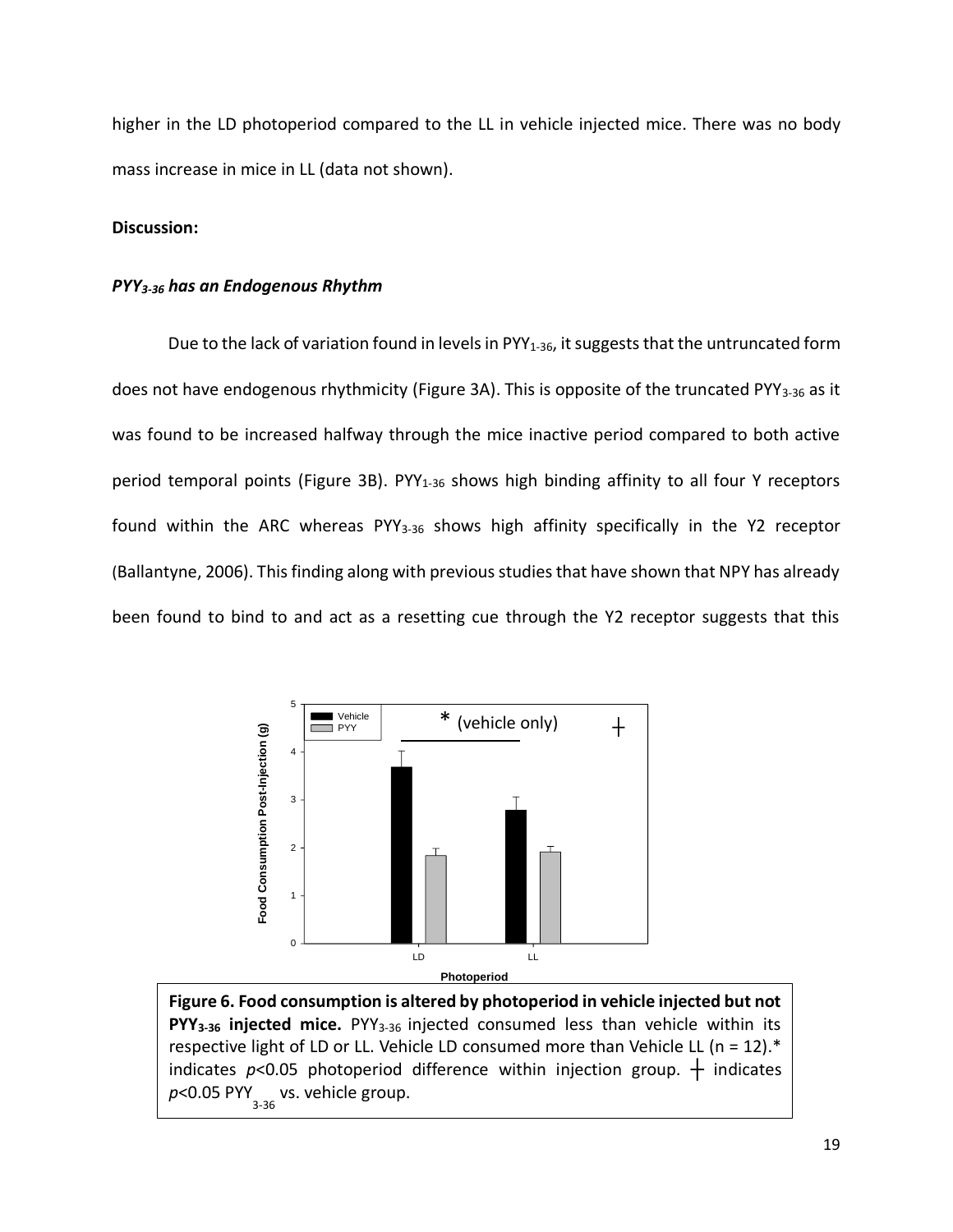receptor is specifically important in PYY/NPY rhythmicity. Further this endogenous rhythm of PYY3-36, the form that has been found to reduce food intake, follows with the logic that feeding should be occurring during active periods. If this rhythm were to be disrupted and feeding occurred during the inactive period this could lead to the weight gain correlated with circadian disruption.

#### *Exogenous PYY3-36 Alters Insulin Production, Glucose, and PYY3-36 Levels*

Fasting glucose levels were increased during the onset of the inactive period ZT 0 compared to halfway through the active period ZT18 (Figure 4A). Insulin is normally secreted in response to increased circulating glucose levels which occurs after food intake and food intake generally occurs during the active phase (Night ZT 12/ZT 18). Despite a lack of food intake, this difference in glucose levels could be attributed to insulin sustaining its day/night variation. This variation results in processing of glucose during the active period of ZT 18 but a lack of processing during the inactive period ZT 0 resulting in the difference in glucose levels.

Decreased insulin levels in PYY<sub>3-36</sub> injected mice aligns with previous studies in which it was found that PYY<sub>3-36</sub> injections result in decreased insulin levels (Figure 4C; Böttcher et al., 1989). It has also been found that insulin levels are increased in PYY-knockout mice (Boey et al., 2006). Since PYY3-36 reduces food intake, circulating glucose levels will begin to reduce as well having there be less need for circulating insulin to process available glucose. Further, DPP-IV inactivates GLP-1 decreasing insulin secretion while activating appetite suppressing PYY<sub>3-36</sub> (Pala et al., 2003). Therefore, these results follow with the expected outcomes in the current metabolic point the mice are at.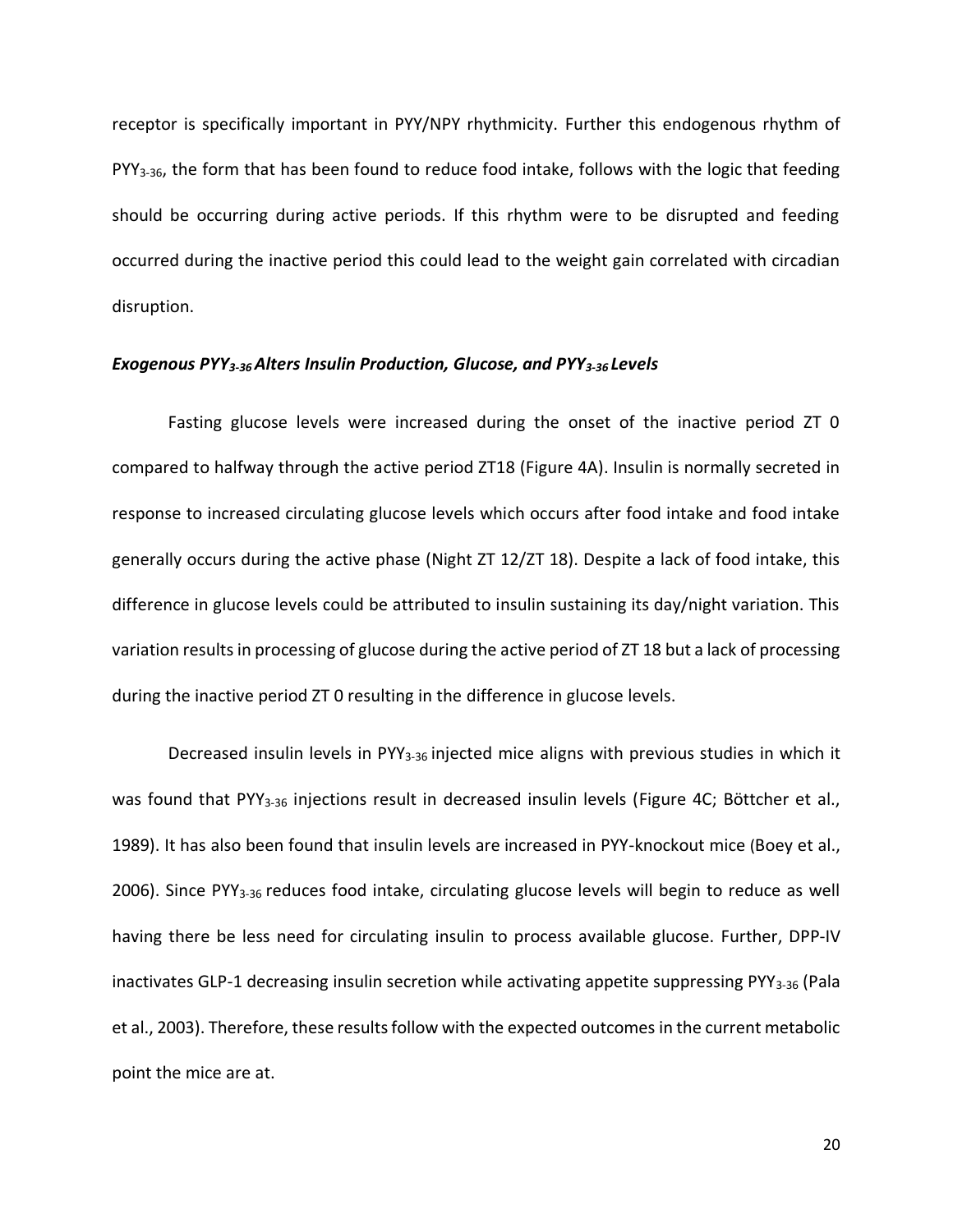Despite all temporal points being injected with  $PYY_{3-36}$  there was only a significant difference in the PYY3-36 injected versus control during the ZT 18 measurement time (Figure 4D). This could be due to the low PYY<sub>3-36</sub> levels endogenously expressed at ZT 18 (Figure 3B) however, PYY<sub>3-36</sub> levels were also low during ZT 12 in which no differences in PYY<sub>3-36</sub> injected versus control were found. The absence of difference in the other three temporal points ZT 0, ZT 6, and ZT 12 is likely because PYY<sub>3-36</sub> only has a half-life of 8 minutes so the increase in exogenous PYY<sub>3-36</sub> likely tapers off to basal levels by 6 hours post injection (De Silva & Bloom, 2012).

# *The Timing of PYY Injections Affects its Efficacy*

Surprisingly, the only body mass difference between PYY<sub>3-36</sub> versus control was at the ZT 18 injection group which was not the injection time with the greatest food consumption difference in PYY<sub>3-36</sub> injected versus control however, there was still a significant difference in food consumption in the PYY<sub>3-36</sub> compared to the vehicle control at this time (Figure 5A, 5B). As expected, PYY<sub>3-36</sub> reduced food intake, but our results also indicate that it is most effective during the beginning of the night, the same time that food restriction is efficacious in alleviating obesity and T2DM symptoms. A study in monkeys found a similar result in which PYY<sub>3-36</sub> injections were only able to inhibit food intake during the day time (active period) but not the night time (inactive period) (Koegler et al., 2005). This alteration in efficacy could be due to the lower levels during an animal's active period. These lower circulating levels of PYY<sub>3-36</sub> could mean that injections can have a greater effect compared to when levels are high during the animals' inactive period. PYY<sub>3-</sub> 36 may competitively bind to the Y2 receptor causing anorexigenic signaling compared to other Y2 agonists NPY and PYY<sub>1-36</sub>. Further, vehicle injected animals consumed significantly more during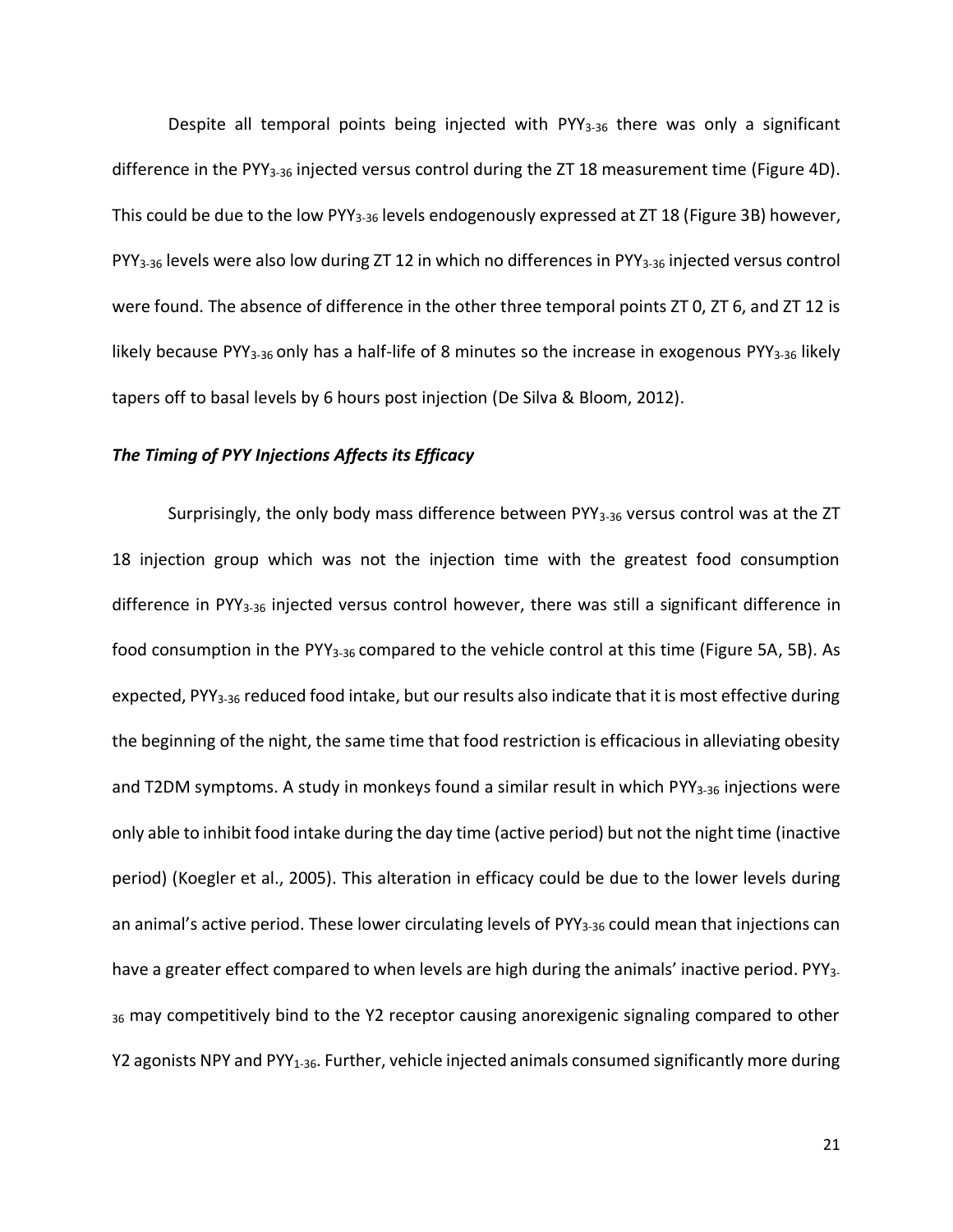their active period ZT 18 compared to the onset of their inactive period ZT 0 which follows with the fasting glucose data previously found (Figure 4A).

# *PYY Efficacy is not Affected by LL*

PYY<sub>3-36</sub> reduced food intake regardless of the cycle suggesting that photic cues did not result in an increased secretion of  $PYY_{3-36}$  due to the constant external photic cues (Figure 6). However, this cannot be confirmed until concentration of PYY<sub>3-36</sub> is quantified. Surprisingly in this study, there were no significant differences in body mass (data not shown). A study previously found that CD1 strain exhibits hyper locomotion when exposed to altered light which could explain the lack of body mass increase in LL mice and additionally LL conditions can cause symptoms of hyper thyroidism which results in weight loss (McGowan & Coogan, 2013; Maroni et al. 2018). As explained previously, LL affects activity and various metabolic hormones. So this raises the question as to how PYY<sub>3-36</sub> was still able to effectively inhibit food intake when the internal rhythms of both the SCN and peripheral tissues are likely out of phase. One explanation could have to do with the PYY<sub>3-36</sub> levels being blunted overall. In experiment 2, it was found that PYY3-36 injections were able to significantly reduce food intake at ZT 6, ZT 12, and ZT 18 being most effective when the endogenous levels were the lowest. This finding paired with experiment 3 could mean that instead of the external photic cues causing increased PYY<sub>3-36</sub> secretion or out of phase rhythms it could be causing blunting of the PYY<sub>3-36</sub> making it effective at all time points. To answer this hypothesis, PYY<sub>3-36</sub> injection efficacy would need to be tested at all time points like in experiment 2.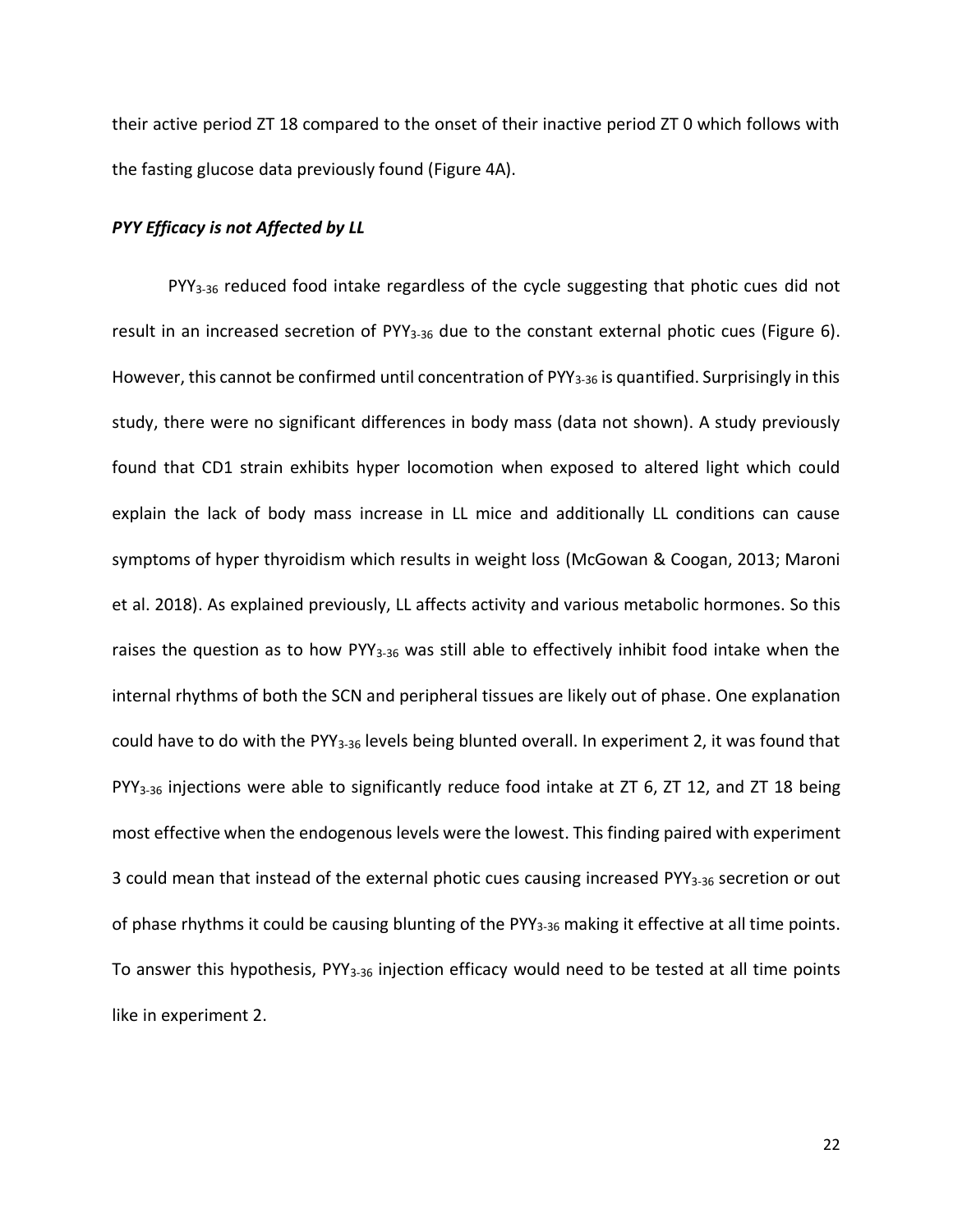The finding that there was increased food consumption in vehicle injected mice during LD compared to LL is of interest. This finding supports previous studies where circadian disruption can alter feeding however it did not increase food intake. The decreased food consumption during ZT 12 in the LL vehicle injected mice could be indicating that there may be increased anorexigenic signals like PYY3-36 and leptin however this does not align with the the finding that PYY<sub>3-36</sub> was effective at reducing food intake at this time. The decreased feeding in the vehicle LL mice could mean that feeding times are shifted to a different ZT as well and due to their unpredictable arrhythmic behavior the vehicle mice happened to be tested at a time point that they were inactive and not eating as much. Monitoring the feeding behaviors of CD1 mice exposed to constant light would be needed to understand if testing them at an inactive time caused the reduced food intake in vehicle LL mice.

# *Conclusions*

Overall, this study provides evidence that PYY<sub>3-36</sub> has an endogenous rhythm and although it reduces food intake when injected at ZT 6, ZT 12, and ZT 18 it is most efficacious at ZT 12. The effectiveness of PYY3-36 in LL could mean that it could potentially be used to inhibit food intake and reduce weight gain in circadian disrupted individuals. Endogenous PYY<sub>3-36</sub> and insulin levels in experiment 3 are still needed to have a better understanding of the cause behind different food consumption in the vehicle LD versus vehicle LL but not the PYY<sub>3-36</sub> LD versus PYY<sub>3-36</sub> LL. This research underscores the importance of an individual's circadian clock and how circadian disruption relates to food consumption. This will also give a better understanding of PYY3-36 and the timing of food consumption and their potential to alleviate metabolic problems caused by poor diet and circadian misalignment.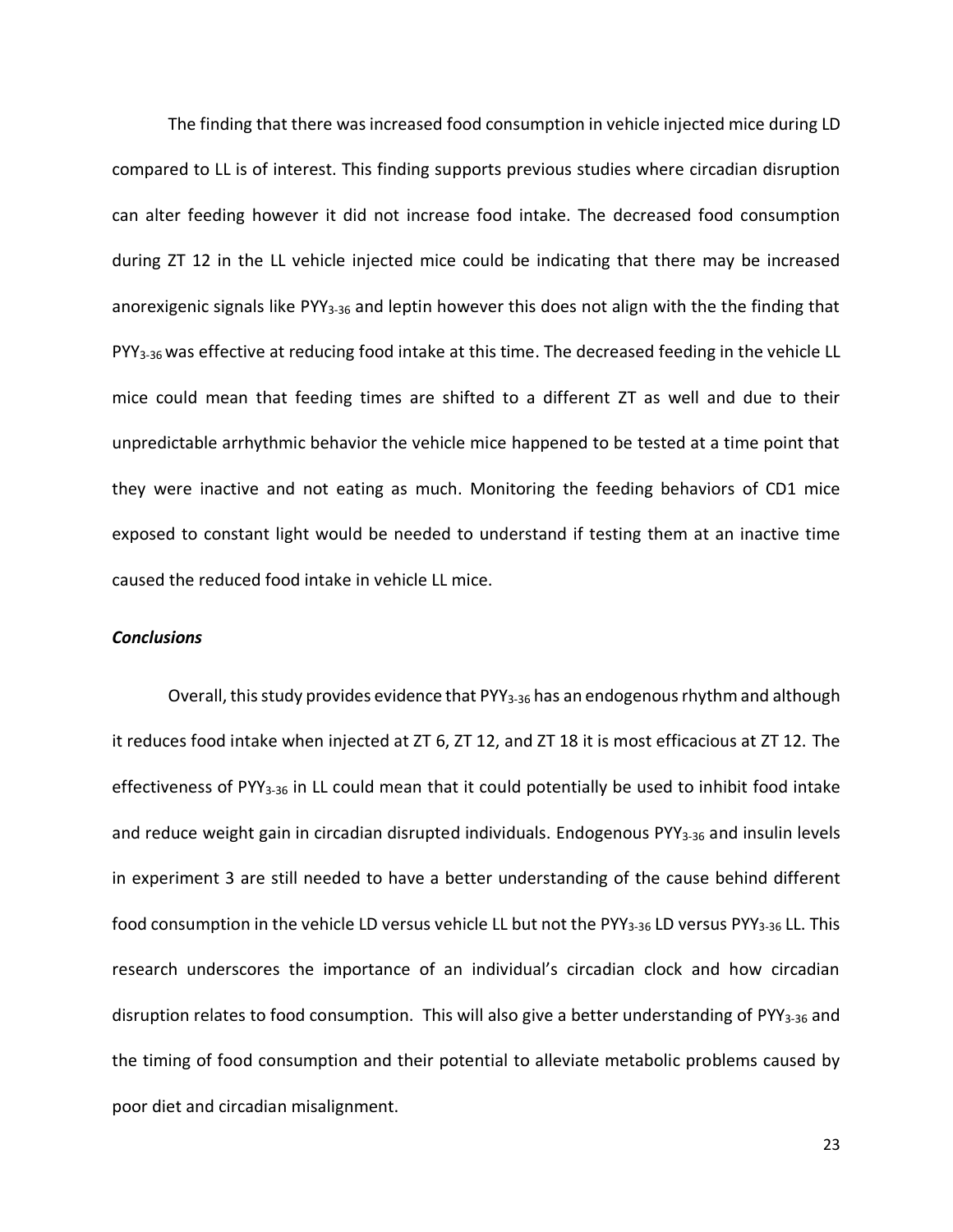# **References**

- 1. Akanmu, M. A., Ukponmwan, O. E., Katayama, Y., & Honda, K. (2006). Neuropeptide-Y Y2 receptor agonist, PYY3–36 promotes non-rapid eye movement sleep in rat. Neuroscience research, 54(3), 165-170.
- 2. Ballantyne, G. H. (2006). Peptide YY (1-36) and peptide YY (3-36): Part I. Distribution, release and actions. Obesity surgery, 16(5), 651-658.
- 3. Baud, M. O., Magistretti, P. J., & PETIT, J. M. (2013). Sustained sleep fragmentation affects brain temperature, food intake and glucose tolerance in mice. Journal of sleep research, 22(1), 3-12.
- 4. Boey, D., Lin, S., Karl, T., Baldock, P., Lee, N., Enriquez, R., ... & Herzog, H. (2006). Peptide YY ablation in mice leads to the development of hyperinsulinaemia and obesity. Diabetologia, 49(6), 1360-1370.
- 5. Borniger, J. C., Maurya, S. K., Periasamy, M., & Nelson, R. J. (2014). Acute dim light at night increases body mass, alters metabolism, and shifts core body temperature circadian rhythms. Chronobiology international, 31(8), 917-925.Böttcher, et al (1989). Pancreas 4(3): 282-288
- 6. De Silva, A., & Bloom, S. R. (2012). Gut hormones and appetite control: a focus on PYY and GLP-1 as therapeutic targets in obesity. Gut and liver, 6(1), 10.
- 7. Fonken, L. K., Workman, J. L., Walton, J. C., Weil, Z. M., Morris, J. S., Haim, A., & Nelson, R. J. (2010). Light at night increases body mass by shifting the time of food intake. Proceedings of the National Academy of Sciences, 107(43), 18664-18669.Fonken, et al (2013). Endocrinology 154(10): 3817-3825
- 8. Fonken, L. K., & Nelson, R. J. (2014). The effects of light at night on circadian clocks and metabolism. Endocrine reviews, 35(4), 648-670.
- 9. Froy, O. (2009). Metabolism and circadian rhythms—implications for obesity. Endocrine reviews, 31(1), 1-24.
- 10. Hatori, M., Vollmers, C., Zarrinpar, A., DiTacchio, L., Bushong, E. A., Gill, S., ... & Ellisman, M. H. (2012). Time-restricted feeding without reducing caloric intake prevents metabolic diseases in mice fed a high-fat diet. Cell metabolism, 15(6), 848-860.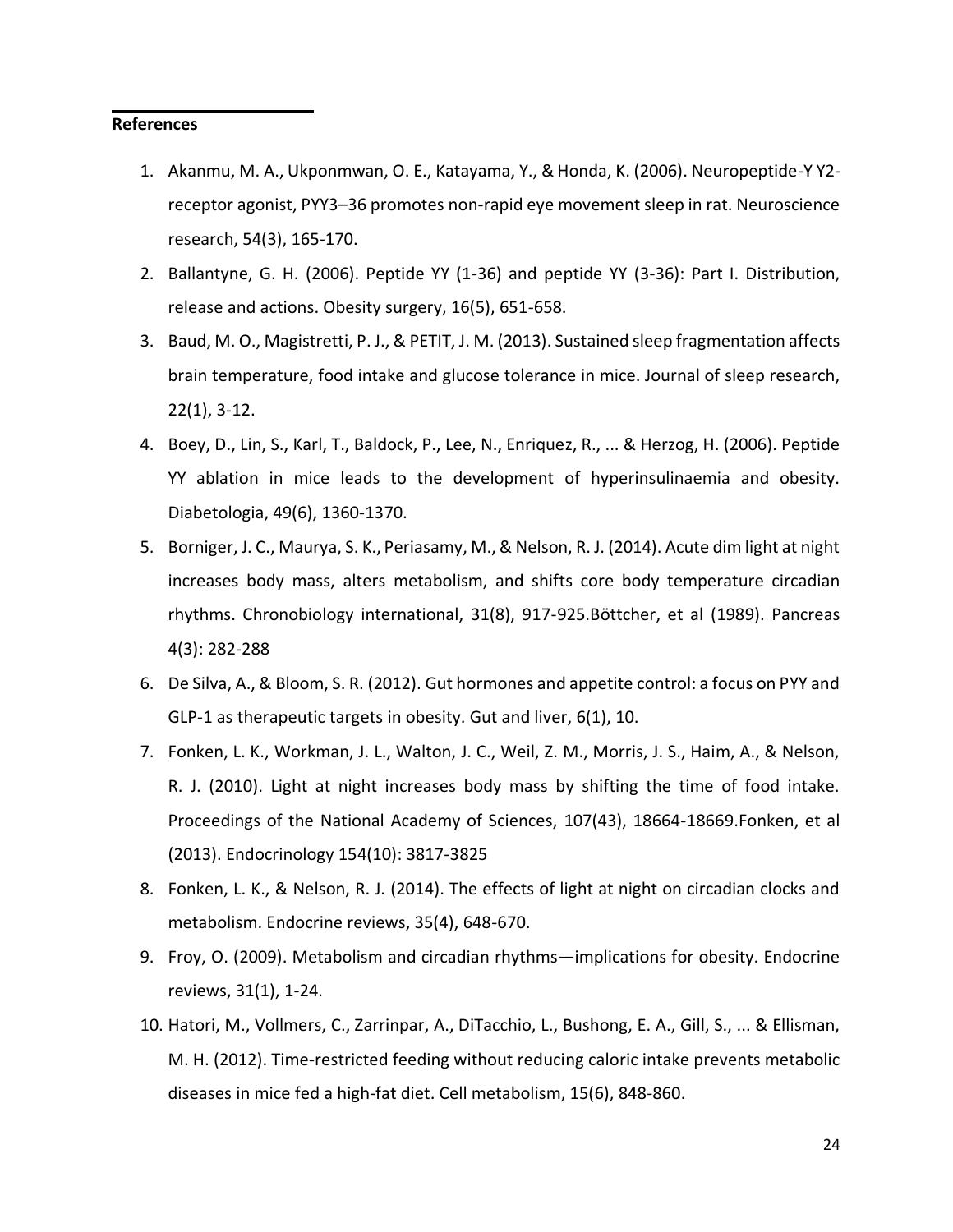- 11. Huang, W., Ramsey, K. M., Marcheva, B., & Bass, J. (2011). Circadian rhythms, sleep, and metabolism. The Journal of clinical investigation, 121(6), 2133-2141.
- 12. Huhman, K. L., Gillespie, C. F., Marvel, C. L., & Albers, H. E. (1996). Neuropeptide Y phase shifts circadian rhythms in vivo via a Y2 receptor. Neuroreport, 7(7), 1249-1252.Husse, et al (2012). PLoS One 7(12): e52983
- 13. Karatsoreos, I. N., Bhagat, S., Bloss, E. B., Morrison, J. H., & McEwen, B. S. (2011). Disruption of circadian clocks has ramifications for metabolism, brain, and behavior. Proceedings of the national Academy of Sciences, 108(4), 1657-1662.
- 14. Kennaway, D. J., Owens, J. A., Voultsios, A., Boden, M. J., & Varcoe, T. J. (2007). Metabolic homeostasis in mice with disrupted Clock gene expression in peripheral tissues. American Journal of Physiology-Regulatory, Integrative and Comparative Physiology, 293(4), R1528- R1537.
- 15. Koegler, F. H., Enriori, P. J., Billes, S. K., Takahashi, D. L., Martin, M. S., Clark, R. L., ... & Cowley, M. A. (2005). Peptide YY (3–36) inhibits morning, but not evening, food intake and decreases body weight in rhesus macaques. Diabetes, 54(11), 3198-3204.
- 16. Kohsaka, A., Laposky, A. D., Ramsey, K. M., Estrada, C., Joshu, C., Kobayashi, Y., ... & Bass, J. (2007). High-fat diet disrupts behavioral and molecular circadian rhythms in mice. Cell metabolism, 6(5), 414-421.
- 17. Laposky, A. D., Bradley, M. A., Williams, D. L., Bass, J., & Turek, F. W. (2008). Sleep-wake regulation is altered in leptin-resistant (db/db) genetically obese and diabetic mice. American Journal of Physiology-Regulatory, Integrative and Comparative Physiology, 295(6), R2059-R2066.
- 18. Levine, J. A. (2011). Poverty and obesity in the US. Diabetes, 60(11), 2667-2668.
- 19. Maroni, M. J., Capri, K. M., Cushman, A. V., Monteiro De Pina, I. K., Chasse, M. H., & Seggio, J. A. (2018). Constant light alters serum hormone levels related to thyroid function in male CD-1 mice. Chronobiology international, 35(10), 1456-1463.
- 20. Maywood, E. S., Okamura, H., & Hastings, M. H. (2002). Opposing actions of neuropeptide Y and light on the expression of circadian clock genes in the mouse suprachiasmatic nuclei. European Journal of Neuroscience, 15(1), 216-220.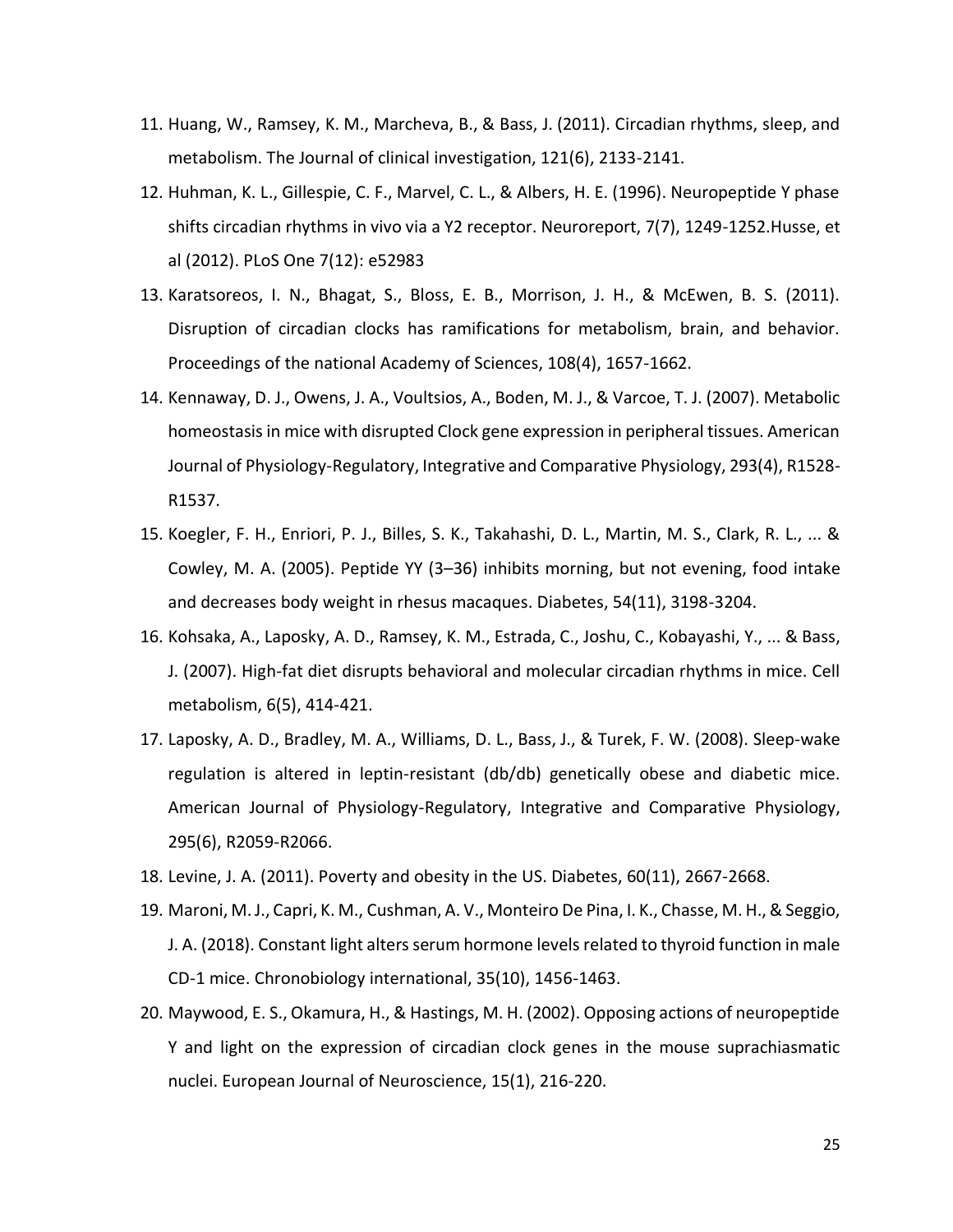- 21. McGowan, N. M., & Coogan, A. N. (2013). Circadian and behavioural responses to shift work-like schedules of light/dark in the mouse. Journal of molecular psychiatry, 1(1), 7.
- 22. Michel, M. C., Fliers, E., & Van Noorden, C. J. (2008). Dipeptidyl peptidase IV inhibitors in diabetes: more than inhibition of glucagon-like peptide-1 metabolism?.
- 23. Mota, M. C., Silva, C. M., Balieiro, L. C. T., Fahmy, W. M., & Crispim, C. A. (2017). Social jetlag and metabolic control in non-communicable chronic diseases: a study addressing different obesity statuses. Scientific reports, 7(1), 6358.
- 24. Naveilhan, P., Hassani, H., Canals, J. M., Ekstrand, A. J., Larefalk, Å., Chhajlani, V., ... & Ernfors, P. (1999). Normal feeding behavior, body weight and leptin response require the neuropeptide Y Y2 receptor. Nature medicine, 5(10), 1188.
- 25. Oike, H., Sakurai, M., Ippoushi, K., & Kobori, M. (2015). Time-fixed feeding prevents obesity induced by chronic advances of light/dark cycles in mouse models of jet-lag/shift work. Biochemical and biophysical research communications, 465(3), 556-561.
- 26. Pala, L., Mannucci, E., Pezzatini, A., Ciani, S., Sardi, J., Raimondi, L., ... & Rotella, C. M. (2003). Dipeptidyl peptidase-IV expression and activity in human glomerular endothelial cells. Biochemical and biophysical research communications, 310(1), 28-31.
- 27. Plano, S. A., Casiraghi, L. P., García Moro, P., Paladino, N., Golombek, D. A., & Chiesa, J. J. (2017). Circadian and metabolic effects of light: implications in weight homeostasis and health. Frontiers in neurology, 8, 558.
- 28. Shuboni, D., & Yan, L. (2010). Nighttime dim light exposure alters the responses of the circadian system. Neuroscience, 170(4), 1172-1178.
- 29. Sloth, B., Holst, J. J., Flint, A., Gregersen, N. T., & Astrup, A. (2007). Effects of PYY1–36 and PYY3–36 on appetite, energy intake, energy expenditure, glucose and fat metabolism in obese and lean subjects. American Journal of Physiology-Endocrinology and Metabolism, 292(4), E1062-E1068.
- 30. Spaeth, A. M., Dinges, D. F., & Goel, N. (2013). Effects of experimental sleep restriction on weight gain, caloric intake, and meal timing in healthy adults. Sleep, 36(7), 981-990.
- 31. Toh, K. L. (2008). Basic science review on circadian rhythm biology and circadian sleep disorders. Ann Acad Med Singapore, 37(8), 662-668.